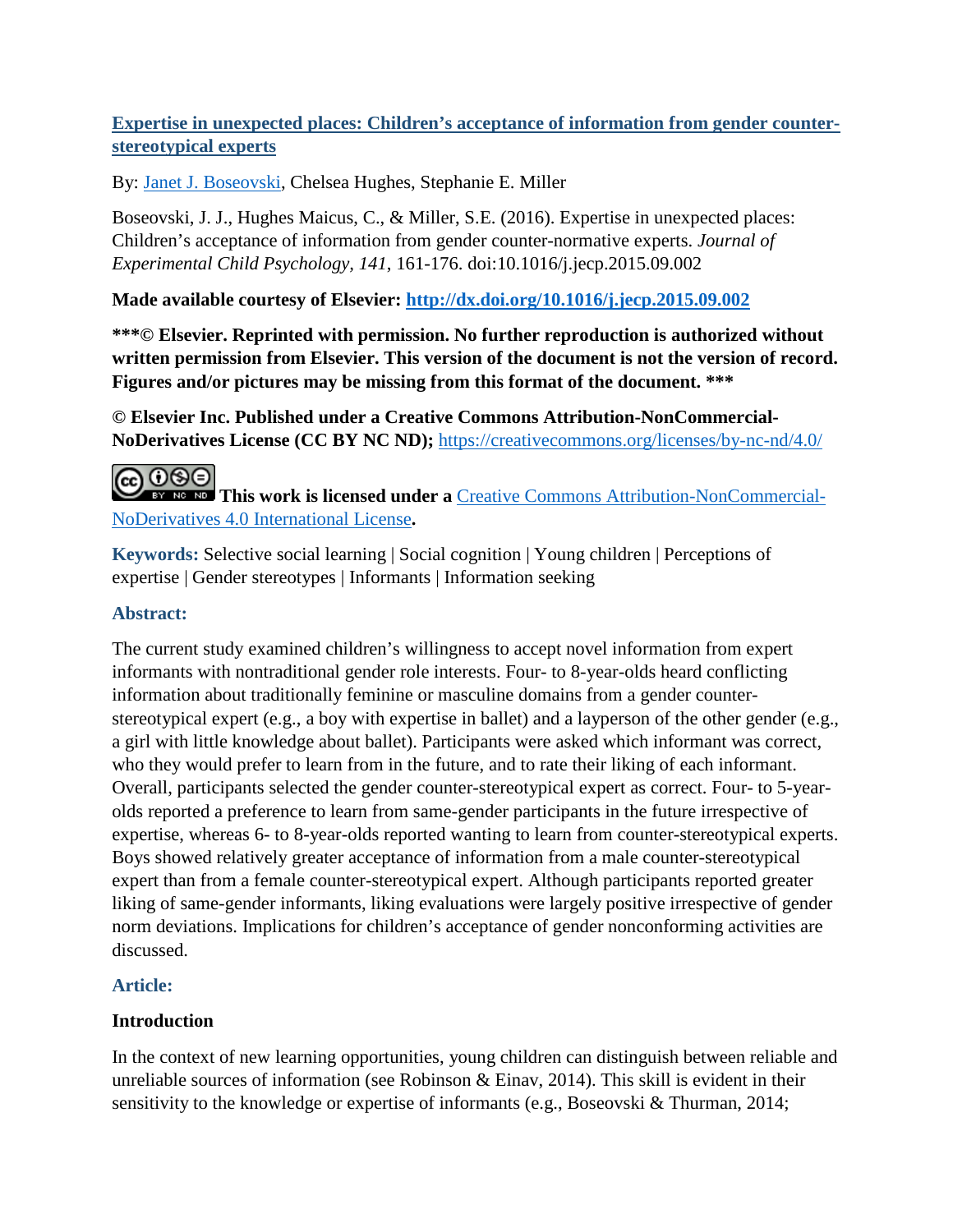Koenig & Jaswal, 2011; Landrum & Mills, 2015; Lutz & Keil, 2002). For example, given discrepant facts about a novel animal, children as young as 3 years of age endorsed those that originated from a zookeeper rather than a maternal figure (Boseovski & Thurman, 2014). On encountering an unknown dog breed, 3- and 4-year-olds endorsed facts from dog experts rather than laypersons but did not expect this expertise to generalize to unrelated domains (Koenig  $\&$ Jaswal, 2011). By 4 years of age, children also seek help selectively from people with causal knowledge about items (i.e., ability to fix a broken toy) rather than conventional knowledge about items (i.e., knowing the name of the tool that could fix the toy) (Kushnir, Vredenburgh, & Schneider, 2013). Clearly, expertise is an important epistemic cue early in life.

In this study, we explored whether children prioritize expertise as an accurate source of information when it conflicts with their putative expectations about a potent social category cue—gender (Ruble, Martin, & Berenbaum, 2006). Specifically, we asked whether 4- to 8-yearolds would favor testimony from a peer who demonstrated gender counter-stereotypical expertise in particular domains (e.g., a girl with expertise in football, a boy with expertise in sewing) or endorse competing claims from a layperson of the other gender (e.g., a boy with no expertise in football, a girl with no expertise in sewing). Gender is a salient social category cue for children (e.g., Bigler & Liben, 2006; Ruble et al., 2006), and such categories offer rich inductive potential (see Diesendruck & HaLevi, 2006). This study enabled us to examine whether children's expectations about gender normative knowledge or preference for their own gender would interfere with their acceptance of information from an individual described as an expert in a potentially unexpected domain.

### Impact of gender on social learning

Preschoolers have a strong sense of gender identity (i.e., classification as a boy or girl), and this knowledge becomes more sophisticated with age to include gender stability and consistency (Slaby & Frey, 1975). There are at least two ways in which gender might affect children's acceptance of novel information (see Ma & Woolley, 2013). First, children may simply prefer information provided by same-gender others. Children prefer to affiliate with same-gender peers (e.g., Maccoby & Jacklin, 1987) and view their gender favorably (e.g., Aboud, 1988). For example, in a study on gender differentiation, Yee and Brown (1994) asked participants what it felt like to be their gender and to describe "nice" and "not nice" aspects of boys and girls. They found that 5-, 7-, and 9-year-olds (but not 3-year-olds) made more positive comments about their own gender. Similarly, 8- to 10-year-olds were more likely to assign positive traits to their own gender as compared with the other gender (Powlishta, 1995).

Coupled with the finding that children prefer informants who are described as possessing positive traits (e.g., Landrum, Mills, & Johnston, 2013), this positive view of same-gender individuals can guide children's learning. In research by Shutts, Banaji, and Spelke (2010), 3 year-olds heard about the preferences (e.g., games) of unfamiliar informants who either differed from or matched them in gender and race (Experiment 1). Participants preferred objects or items endorsed by same-gender children irrespective of race. A second experiment replicated this finding and demonstrated that children were influenced by the choices of same-age peers rather than adults.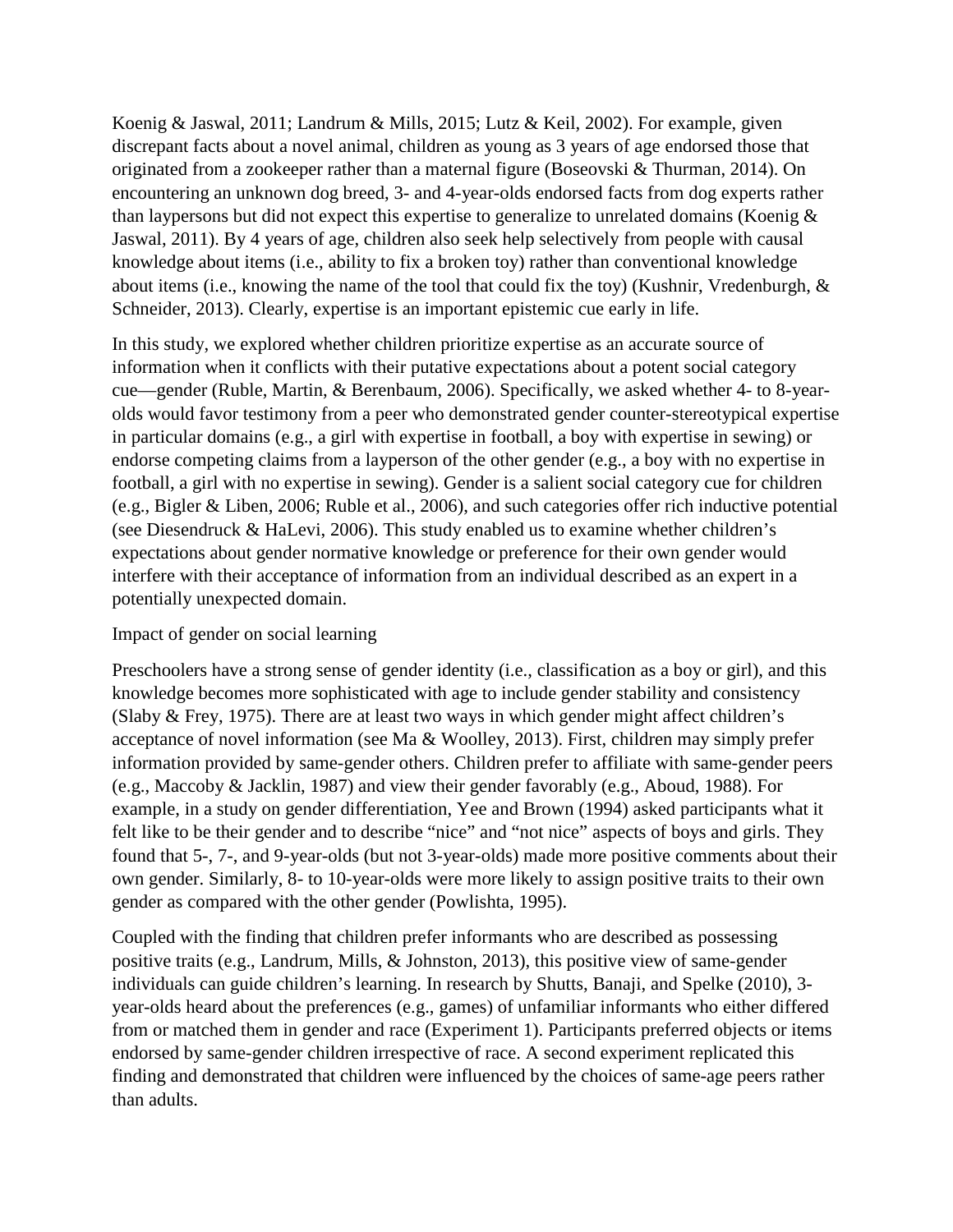A second way in which gender might influence the acceptance of novel information concerns children's assumptions about the knowledge that is associated with gender (i.e., gender stereotypes; see Ma & Woolley, 2013). Young children are cognizant of gender norms and stereotypes (e.g., Martin, 1989). For example, preschoolers rely on gender stereotypes when deciding on divisions of household labor such as cooking, and this tendency increases until middle childhood (Schuette & Killen, 2009). Young children also associate specific traits (Reis & Wright, 1982), interests (Kuhn, Nash, & Brucken, 1978; Martin, Wood, & Little, 1990), and clothing items with males and females (e.g., suits vs. dresses; Weinraub et al., 1984).

In situations where traditional gender role expectations are violated, even toddlers show surprise (e.g., longer looking time at males vs. females who were putting on lipstick; Serbin, Poulin-Dubois, & Eichstedt, 2002). Notably, there is an increase in gender role flexibility with age (e.g., Blakemore, 2003; Conry-Murray & Turiel, 2012; Levy, Taylor, & Gelman, 1995). For example, 6- to 8-year-olds express greater acceptance than 4- to 6-year-olds of non-normative preferences (e.g., a boy who prefers a babysitting class over a computer class; Conry-Murray & Turiel, 2012). However, there is evidence that this acceptance is limited. In a study by Blakemore (2003), 3- to 11-year-olds were asked to rate how much they would like children who transgressed a gender norm (e.g., boys who wore girls' clothing and vice versa). Participants reported less liking of such children with age, and this negativity peaked in 6- to 8-year-olds.

There is evidence that both same-gender preference and stereotypes guide children's learning in novel domains. Ma and Woolley (2013) gave 4- and 6-year-olds conflicting ideas about functions of unfamiliar objects from a male versus female informant. Participants were asked to endorse one label. Objects varied in color such that they were gender-typed for males (blue) and females (pink) or were neutral. Across ages, a large proportion of participants endorsed information from the same-gender speaker irrespective of the color of the objects. In a second study, participants were instead given the opportunity to ask one informant for information. Here, a greater number of children chose the informant based on the color of the objects rather than directing questions to the same-gender informant (i.e., choosing to ask females about pink objects and males about blue objects). Thus, in different contexts, both speaker gender and gender stereotypical information (i.e., color) guide children's learning from others.

#### Expertise as a social learning cue

Although there are age-related improvements in children's use of expertise to guide learning (e.g., Aguiar, Stoess, & Taylor, 2012), expertise is a potent social learning cue early in life (e.g., Danovitch & Keil, 2004; Lutz & Keil, 2002). Of particular relevance to this study is research in which informant knowledge or expertise conflicts with putative gender preferences or expectations about knowledge in novel learning situations. In one study (Taylor, 2013), 4- to 7 year-olds heard male and female informants label familiar objects (e.g., rabbit). Conditions varied such that only the male or female informant was correct, they both provided correct labels, or they both provided incorrect labels. After this training phase, participants listened as the informants provided conflicting labels for novel objects during a test phase. Overall, participants deferred to reliable rather than unreliable informants irrespective of gender. However, when the informants were both reliable or both unreliable, participants tended to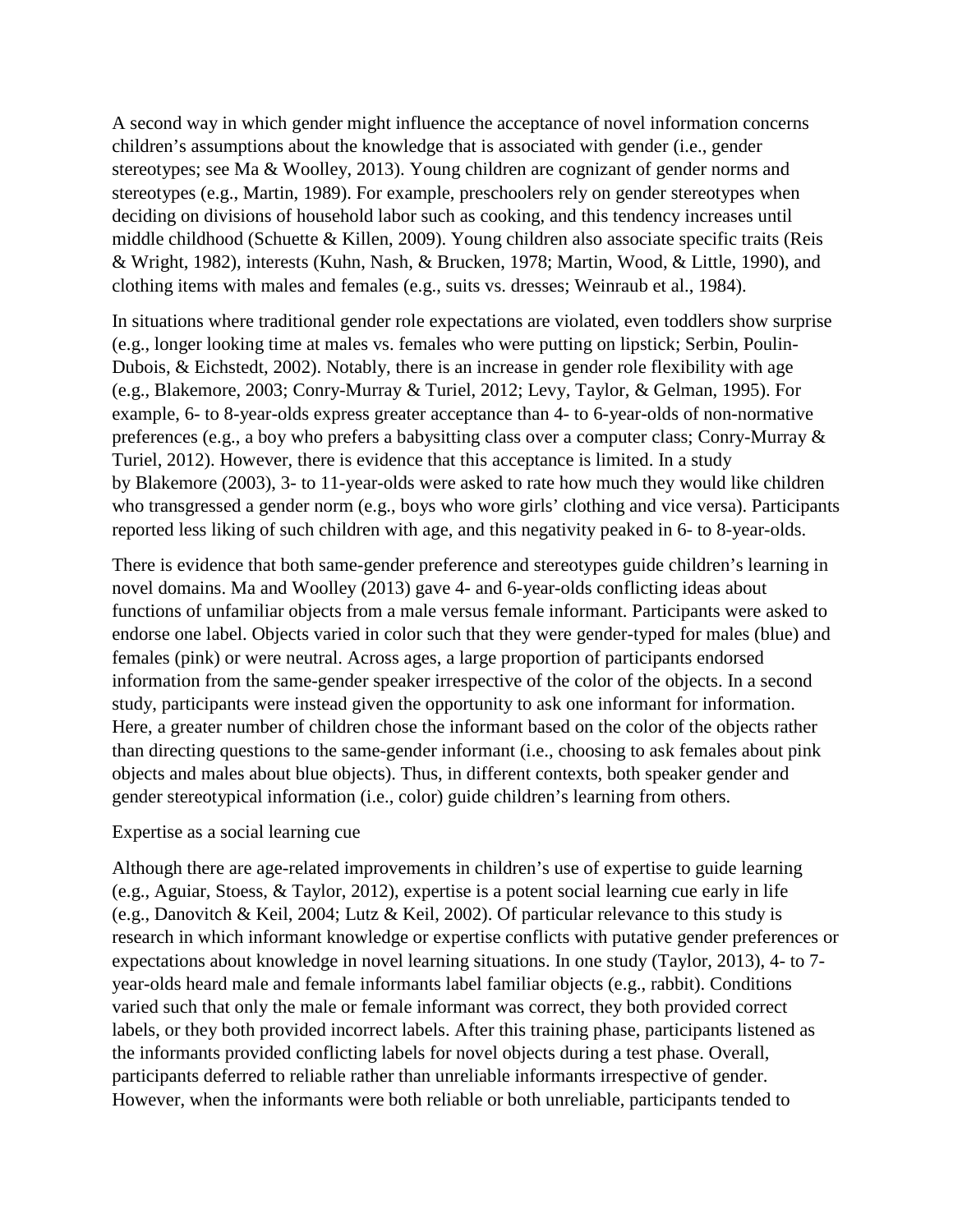choose labels offered by the same-gender informant. These findings indicate that in language learning, a reliable knowledge history is prioritized over gender, but that information from samegender individuals might be preferred by "default" when cues to expertise or knowledge are unavailable.

Shenouda and Danovitch (2013, Experiments 1 and 2) obtained compatible findings in a set of studies that examined whether preschoolers' judgments of expertise were influenced by gender stereotypical or counter-stereotypical characters (male puppet dressed as a mechanic and female puppet dressed as nurse or vice versa). In their experiments, 3- to 5-year-olds were asked which puppet had more knowledge or skill in gender stereotypical domains (e.g., cleaning the kitchen) and in relation to the puppets' professions (e.g., taking temperature). There were age-related improvements in expertise understanding, but participants generally relied on the puppet's profession, rather than gender, as an indicator of knowledge. Interestingly, in a third experiment conducted with Egyptian children, participants were swayed more by gender than by profession information, and this bias was particularly strong concerning female mechanics. Thus, cultural influences also play a role in learned associations between gender and expertise.

#### The current study

We examined whether children's expectations about gender normative knowledge would interfere with their acceptance of information from an informant described as an expert in a potentially unexpected (i.e., counter-stereotypical) domain. Four- to 8-year-olds heard stories that included testimony from a child character who demonstrated gender counter-stereotypical factual knowledge (e.g., a girl with expertise in football, a boy with expertise in sewing) that conflicted with claims from a layperson of the other gender (e.g., a boy with no expertise in football, a girl with no expertise in sewing). After hearing the information, participants were asked which informant was correct, among other questions described below.

This research adds to extant literature in important ways. First, we broadened the age range used by Shenouda and Danovitch (2013) to include 6- to 8-year-olds, which enabled us to gain insight into how perceptions of gender affect social learning during middle childhood. Specifically, although recognition of expertise is much stronger in this age group as compared with younger children (Aguiar et al., 2012), older children think about gender norms in unique ways that might interfere with their ability to accept expertise. Dislike for gender counter-stereotypical individuals increases during middle childhood and peaks between 6 and 8 years of age (Blakemore, 2003) despite greater acceptance of gender counter-stereotypical preferences (e.g., Conry-Murray & Turiel, 2012) and disapproval of exclusion of others from activities based on gender (Killen, 2007; Killen & Stangor, 2001). The current study adds to our understanding of social learning by examining the acceptance of expertise during a developmental period in which there are conflicting feelings about deviations from gender norms.

Given discrepant findings across studies in the perception of gender counter-stereotypical individuals, we included questions that went beyond participants' judgments of correctness and also assessed their liking of each informant and their preference to learn from each informant. Inclusion of these questions in a single study enabled us to assess how different ideas that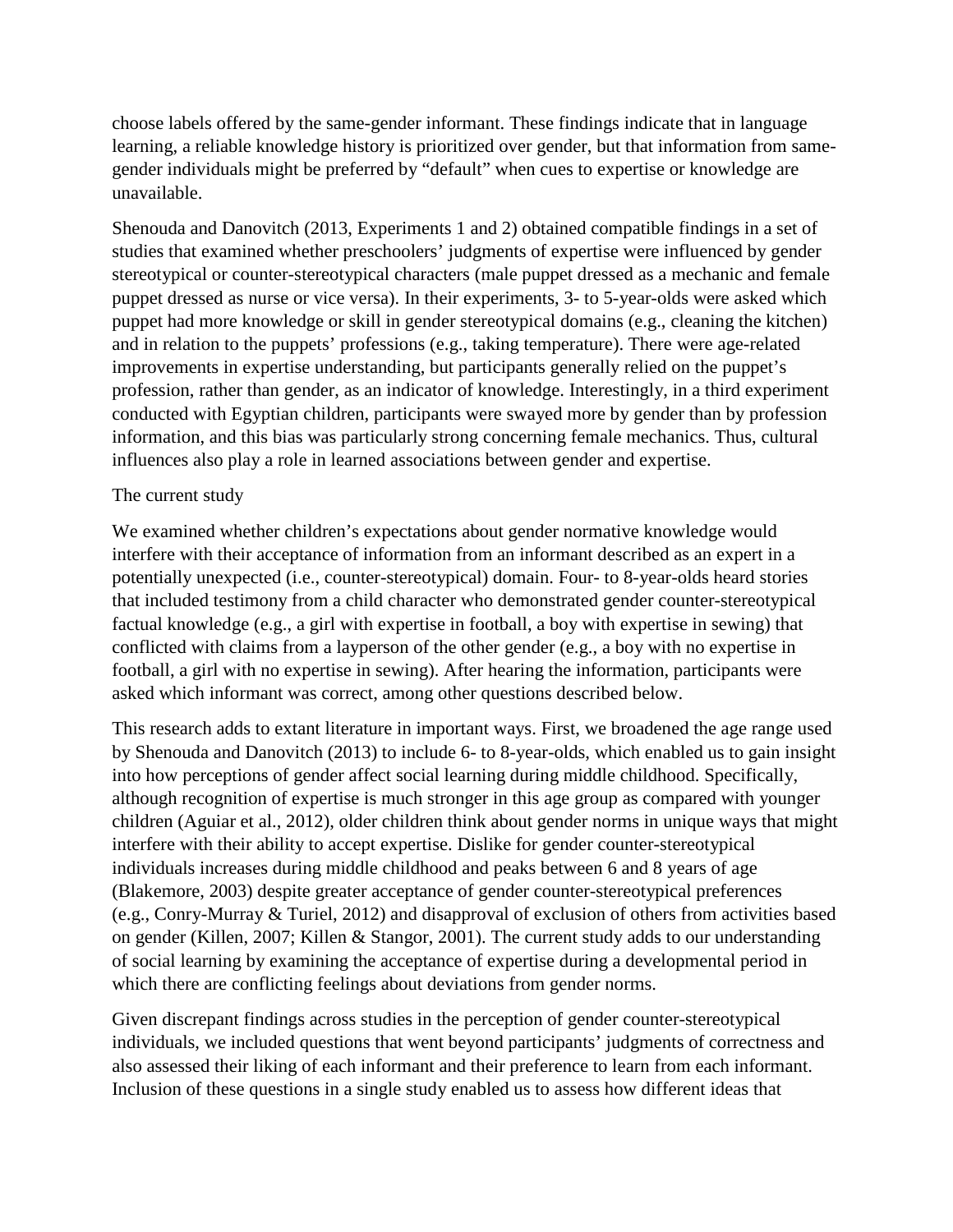children might have about gender counter-stereotypicality are related and how these change with age. The correctness question was aimed directly at assessing children's recognition of expertise, as in previous research (e.g., Jaswal & Neely, 2006). The learning preference question was included based on previous research suggesting that children may approach these kinds of questions (i.e., where children actively seek information) by considering familiarity with (e.g., Corriveau & Harris, 2009) or trust (e.g., Corriveau et al., 2009) of the informant. Finally, the liking question examined whether children show biases toward gender counter-stereotypical characters.

On the one hand, we might expect children as a group to show high consistency in their responses to these questions (e.g., choose the expert as correct, show greater willingness to learn from the expert, and report strong liking of the expert). Indeed, research indicates that children engage in inappropriate generalization of positive traits that declines only during late childhood (e.g., intelligence and athletic ability; Stipek & Daniels, 1990). Moreover, preschoolers also report greater liking of informants who are intelligent (Lane, Wellman, & Gelman, 2013), which is how the gender counter-stereotypical informant was portrayed in the current study.

On the other hand, children as a group might exhibit low consistency in responses that could reveal differentiation between their theories about expertise and their attitude toward others. For example, older children may acknowledge expertise readily but still show dislike of, and lack of preference to learn from, a counter-stereotypical informant. It is also possible that children will treat the correctness and learning preference questions differently. Indeed, Ma and Woolley (2013) suggest that questions that involve more active decision making by children (i.e., thinking about who they would prefer to ask) may provoke greater reflection about knowledge as compared with a correctness question.

Second, in contrast to previous research (e.g., Ma & Woolley, 2013; Shenouda & Danovitch, 2013), we chose peer (i.e., same-age) informants rather than adult informants. Although it is unlikely that children would disregard same-age peers who are knowledgeable (i.e., as compared with adults; see Boseovski, 2012; Jaswal & Neely, 2006), it is unknown whether children will make allowances for peer expertise in these strong gender counter-stereotypical circumstances. Given the importance of peer relations to children's psychosocial well-being (e.g., Fink, Begeer, Peterson, Slaughter, & de Rosnay, 2015), it is essential to understand how children perceive peers who deviate from norms. Killen and Stangor (2001) reported that by seventh grade, children were clearly sensitive to peers' qualifications when making decisions about exclusion based on gender (e.g., choosing a well-qualified male rather than a poorly qualified female to join a ballet class). Here, we assess explicitly children's recognition about the knowledge levels of same-age, gender counter-stereotypical informants. Because reluctance to accept expertise information could be attributed to the age of the experts or to the reluctance to accept gender counter-stereotypical information, we also assessed children's acceptance of information from a gender stereotypical expert.

Third, we asked children to choose between discrepant facts offered by the gender counterstereotypical expert and the layperson and to indicate which person they would prefer to learn from in the future. This method contrasts with that of Shenouda and Danovitch (2013), who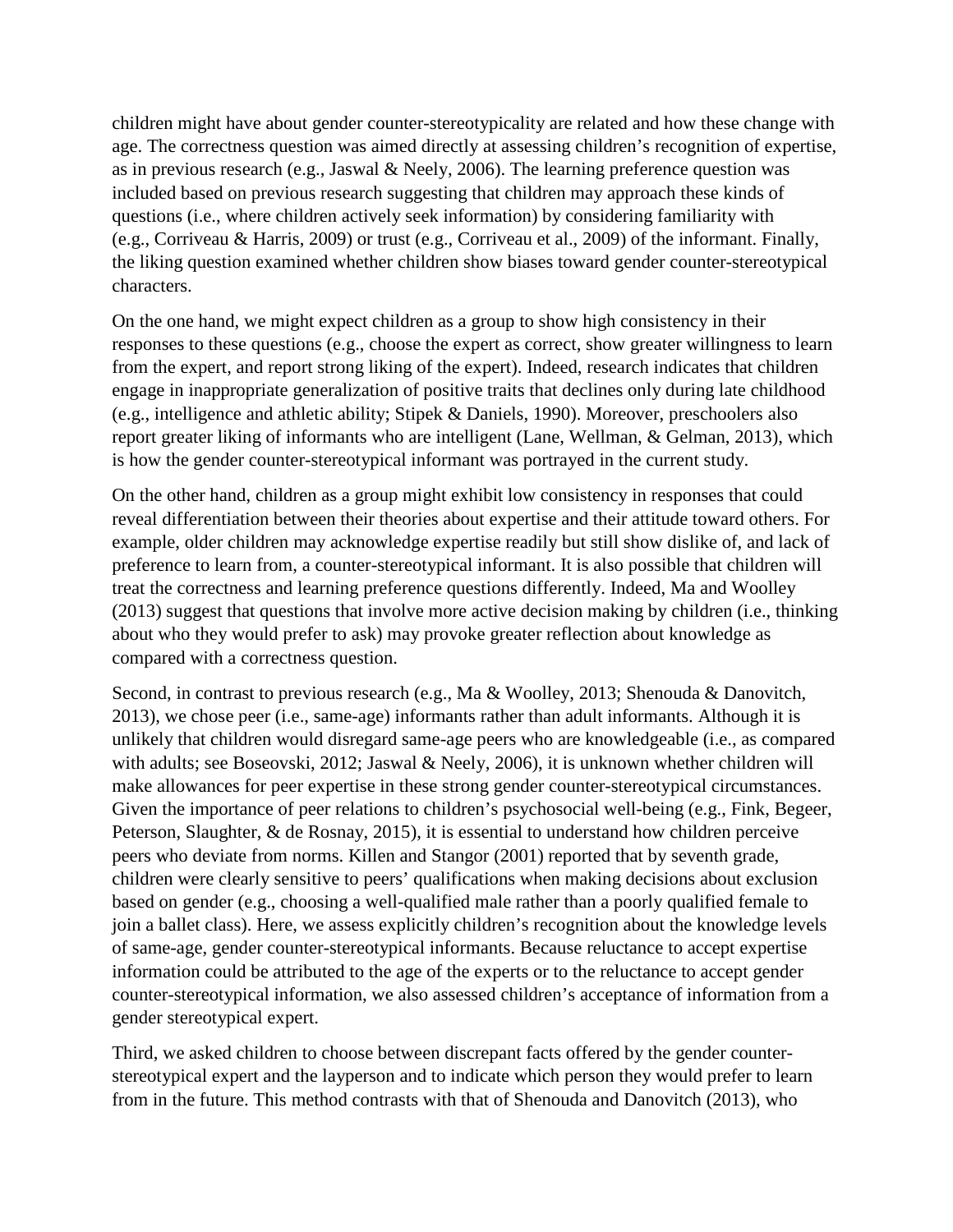asked which informant "would know more" facts about a specific occupational category (e.g., nursing) and found that American children generally chose the expert as correct. The current study allowed us to examine whether children would endorse an expert consistently when this decision required explicit rejection of the facts offered by the layperson informant.

Given that the ability to recognize expertise increases during early to middle childhood (e.g., Aguiar et al., 2012), we expected that children would be more likely with age to choose the gender counter-stereotypical character as correct. However, we expected less liking of the counter-stereotypical expert with age on the liking question, consistent with previous research (Blakemore, 2003; Levy et al., 1995; Martin, 1989). We anticipated that this decreased liking would be particularly strong when the counter-stereotypical expert was male (see Blakemore, 2003; Levy et al., 1995; Martin, 1989) rather than female and that boys would report less liking than girls of counter-stereotypical experts. Older children were expected to report a preference to learn from the counter-stereotypical expert as opposed to the layperson irrespective of the gender of the expert. In contrast, it was expected that younger children would prefer to learn from the same-gender informant, consistent with previous demonstrations of in-group gender biases (Ma & Woolley, 2013; Shutts et al., 2010).

### **Method**

### Participants

There were 48 4- and 5-year-olds (24 boys and 24 girls;  $M_{\text{age}} = 60.16$  months,  $SD = 7.12$ ) and 48 6- to 8-year-olds (24 boys and 24 girls;  $M_{\text{age}} = 90.81$  months,  $SD = 9.99$ ) who participated as part of a larger study on children's social cognition. Participants were primarily from upper middleclass families and were ethnically diverse: 77.1% Caucasian, 12.5% African American, 4.2% Asian/Pacific Islander, 1.0% Hispanic, and 5.2% who chose not to disclose this information. Participants were recruited from schools and day-care facilities in a city in the southeastern United States.

## Materials

There were eight pictures, each of which displayed one character on a neutral background. For each domain, there was one picture of a boy and one picture of a girl with a background related to the story domain. Each participant saw one girl character and one boy character for each story. Characters wore gender-neutral clothing (i.e., pants and shirts of a variety of colors that were counterbalanced across characters and stories) but differed in hair length (slightly longer hair or ponytails for girls; short hair for boys). The domains of each story (football and construction for expert girl characters; sewing and ballet for expert boy characters) were selected because they are similar to those used in previous research on children's perception of stereotype-conforming activities (see Mulvey & Killen, 2015). We also collected pilot data with a separate group of 4 to 8-year-olds that supported our choices of these activities. Sessions were videotaped.

### Design

A mixed design was used, with two between-participants variables (participant age and gender) and one within-participant variable (gender of counter-stereotypical expert). Each participant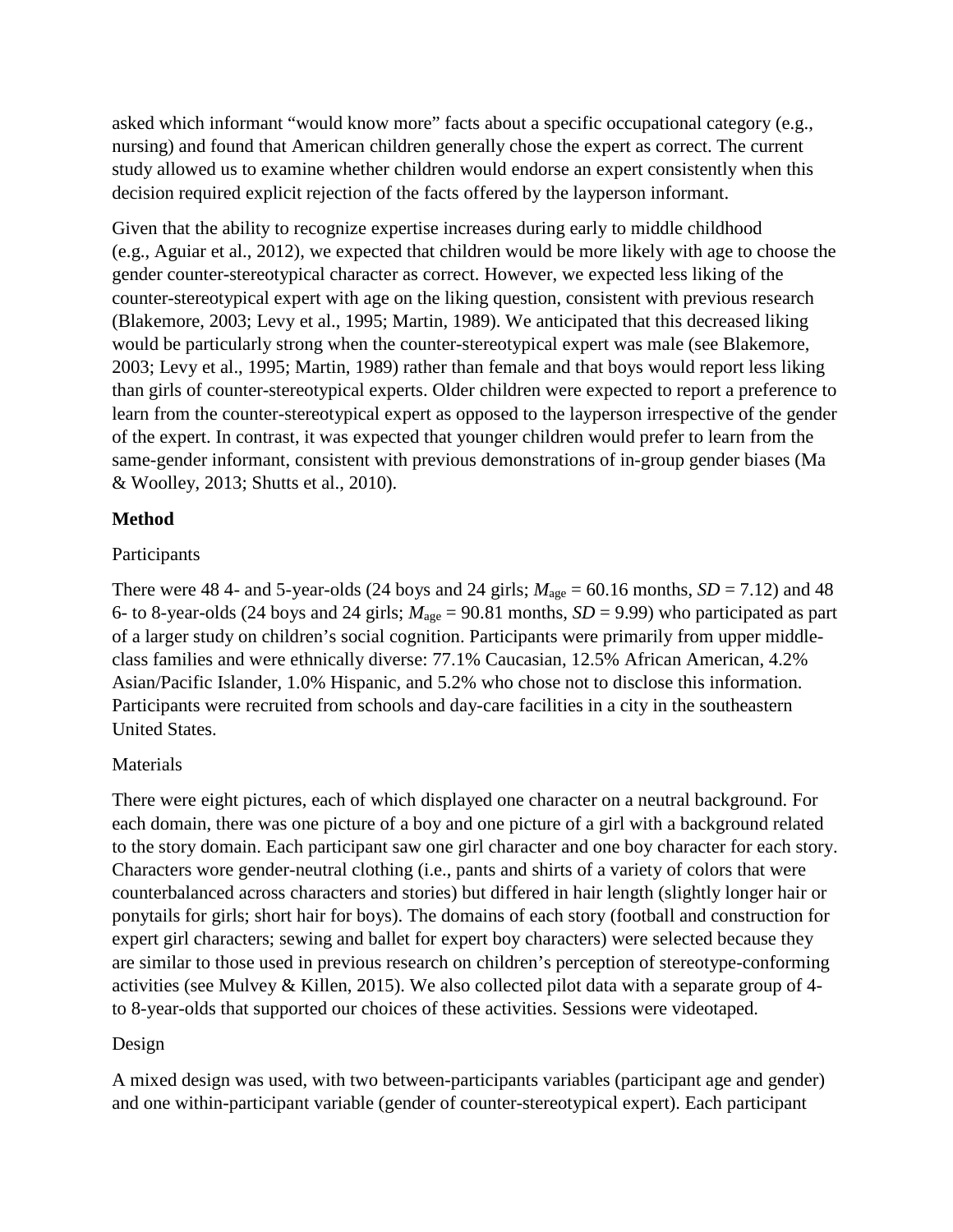heard three stories in total; two stories featured a gender counter-stereotypical expert, and a third comparison story featured a gender stereotype-consistent expert. For the gender counterstereotypical stories, participants heard about a male character with expertise in a typically feminine domain and about a female character with expertise in a typically masculine domain. Two story sets were used (sewing and construction; ballet and football), and these were counterbalanced across participants, as was the order of the stories within sets. In between story sets, participants completed an unrelated task.

For the stereotype-consistent comparison story, half of the participants heard about a male character with expertise in a typically masculine domain and half heard about a female character with expertise in a typically feminine domain. The same domains were used as described above, with the story assignments counterbalanced so that participants received three unique stories.

#### Procedure

Participants were seated at a table with a male or female experimenter (counterbalanced for participant gender). The experimenter presented the story information to participants verbally with accompanying illustrations. For example, for the sewing story, the experimenter said, "Today I am going to tell you about two kids your age, a boy named Jimmy and a girl named Sally. Sally and Jimmy are in a home economics class together where they learn how to do lots of things. Today, they are learning how to sew." The experimenter went on to introduce both characters in a randomized order. To convey the expertise of the boy character, participants were told that he "has taken many classes on sewing before" and also "knows the names of many different types of needles and when to use them." The girl character, or layperson, is taking her first sewing class and "knows the names of some needles but does not know how to use them." Participants were told that the two characters are working together on a class project and disagree about a critical aspect of the project (e.g., what type of needle should be used to make a shirt—a stretch needle or a wedge needle). Each story was structured in this same way, with the presentation of conflicting facts for each domain (construction of chair: hex or torx screwdriver; ballet pose: brise or jete; football play: sneak or pitch).

Following each story, participants were given a manipulation check to ensure that they understood which character was an expert and which was a layperson (e.g., "Does Jimmy know a little or lot about sewing?") and the testimony given (e.g., "What did Jimmy say?"). Participants who answered incorrectly were reminded of the character description or testimony and asked the question again. Afterward, participants were asked a series of questions. For the *correctness question*, participants were asked, "Who do you think is right? What needle should be used to make the shirt? Should they use a stretch needle like Sally said or a wedge needle like Jimmy said?" For the *learning preference question*, participants were asked, "If you wanted to learn to sew, would you rather learn from Sally or Jimmy?" The order in which these questions were presented was randomized, as was the order in which forced choice options were presented.

Next, liking of the characters was measured with an *evaluation question*: "How much do you like Jimmy/Sally?" Responses were rated on a 5-point Likert scale (1 = *I dislike him/her very much*,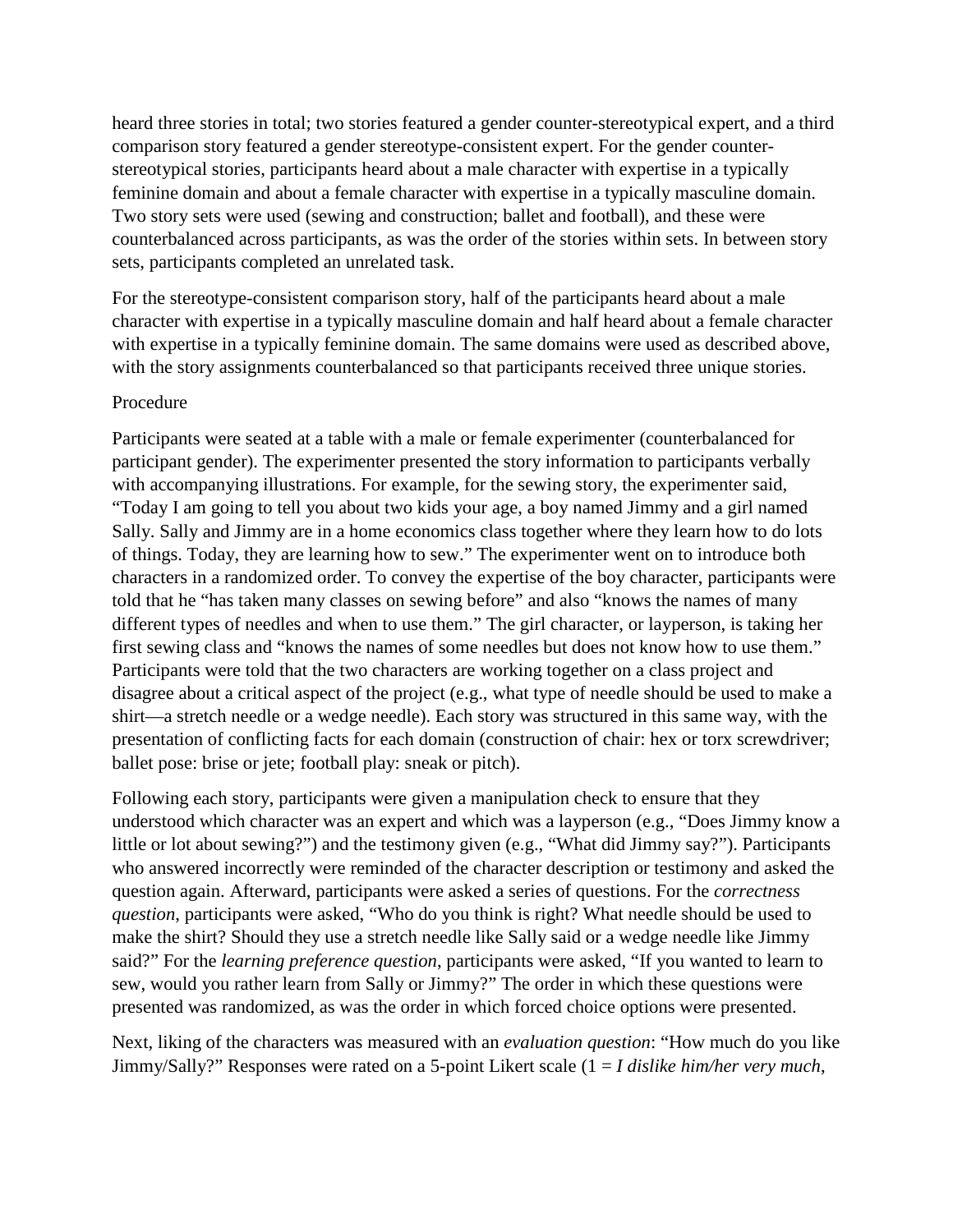## $2 = I$  dislike the him/her a little,  $3 = I$  don't like or dislike him/her,  $4 = I$  like him/her a little,  $5 = I$ *like him/her a lot*).

Afterward, participants received one of four possible comparison stories in which they heard a stereotype-consistent story (e.g., a girl who is a sewing expert vs. a boy with little sewing experience). Participants heard about either a male or female expert, and this was counterbalanced with participant gender. Story domains were counterbalanced across participants to ensure that they did not overlap with the domains that were presented in the gender counter-stereotypical stories. However, due to experimenter error, one 7-year-old girl received two stories about ballet.

### **Results**

### Performance on comparison stories

All but three children in the sample chose the gender stereotypical expert for both the correctness question (i.e., "Who do you think is right?") and the learning preference question (i.e., "If you wanted to learn about [X], who would you rather learn from?"). Thus, participants readily acknowledged expertise of a hypothetical peer when it conformed to gender role expectations, and these data were not analyzed further. Two of the exceptions were due to experimenter error, with one 4-year-old and one 8-year-old not being tested on this task. A third participant chose the expert as correct but indicated a preference to learn from the layperson. Data for these participants were retained because results did not change significantly when they were excluded from analyses.

Next, we assessed liking of the gender stereotypical experts ("How much do you like [character]?"). Preliminary analyses revealed no effect of story type on children's liking of these characters (*p*s > .10). Participants' liking of male and female experts was analyzed in two separate between-participants analyses of variance (ANOVAs) that included age (4- and 5-yearolds vs. 6- to 8-year-olds), participant gender (male vs. female), and experimenter gender (male vs. female). Boys reported greater liking than girls of a male stereotypical expert,  $F(1, 42) = 6.37$ ,  $p = .01$ ,  $\eta_p^2 = .13$ . There were no other significant main effects or interactions (*p*s > .10). Although girls' mean liking of a female expert was higher than boys' mean liking of a female expert, this effect did not emerge as significant and there were no other significant main effects or interactions (all *p*s > .10).

## Performance on gender counter-stereotypical stories

With the exception of one 4-year-old boy for whom the story was repeated twice, all participants in the sample answered the manipulation check correctly on the first attempt, indicating that they could identify the expert and remembered the testimony given by each of the characters. To assess children's acceptance of information from gender counter-stereotypical experts, we examined their choice between the two informants (i.e., the gender counter-stereotypical expert vs. the gender stereotypical layperson) on each of the two main dependent variables: correctness and learning preference. Participants who chose the layperson as correct received a score of 0, and those who chose the expert as correct received a score of 1.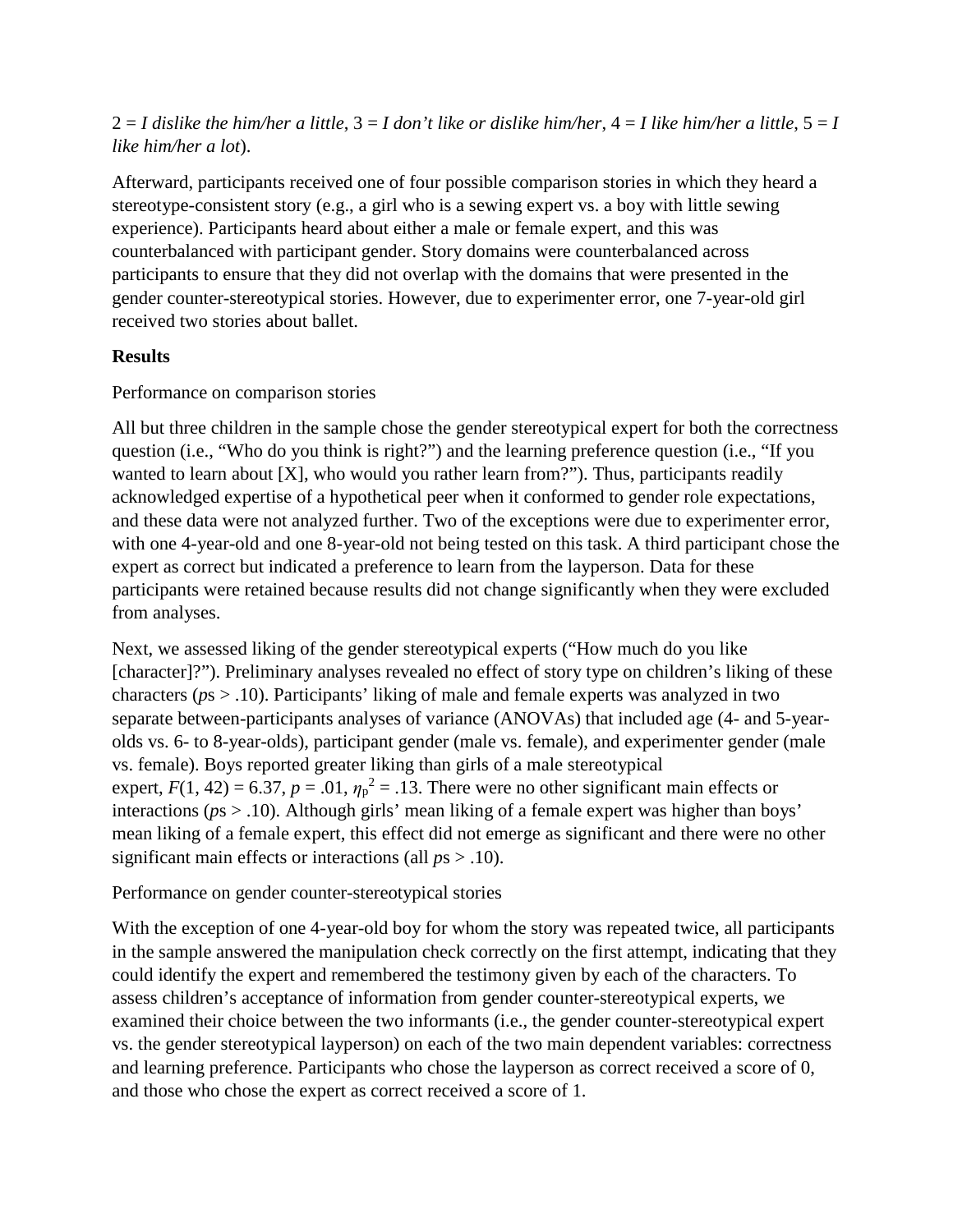These questions were analyzed through separate repeated measures logistic regression analyses as presented below. Each analysis examined how participant age (between participants, measured in months), participant gender (between participants), and expert gender (within participant given that participants heard both male and female counter-stereotypical expert stories) predicted participants' choice of informant (expert or layperson). *QICC* (the corrected quasi-likelihood under an independence model criterion) was used as a measure of goodness of fit to assess the best model predictors (Pan, 2001). There were no significant effects of experimenter gender on children's choice of informant in the correctness question,  $\chi^2(1, N = 96) = 2.53$ ,  $p = .62$ , or the learning preference question,  $\chi^2(1, N = 96) = 3.71$ ,  $p = .16$ . Story domain also did not have a significant effect on choice of informant in the correctness question,  $\chi^2(1, N = 96) = 0.253$ ,  $p = .62$ , or the learning preference question,  $\chi^2(1, N = 96) = 0.09$ ,  $p = .77$ . These variables were not analyzed further.

Correctness question

Table 1 presents the results of three models examining how age, participant gender, and expert gender predicted children's choice of the informant when asked to choose the counterstereotypical expert or layperson as correct. The best fitting model (*QICC* = 167.54) captured lower level effects in a three-way interaction among participant age, participant gender, and expert gender,  $\beta = 0.17$ , Wald  $\chi^2(1) = 4.54$ ,  $p = .03$ .

| <b>Predictor</b> |         |               | <b>Parameter estimates</b>          |   | <b>Goodness-of-fit statistic</b><br>(QICC) |        |
|------------------|---------|---------------|-------------------------------------|---|--------------------------------------------|--------|
|                  | $\beta$ | SE<br>$\beta$ | Wald $\chi^2$ df p                  |   |                                            |        |
| Model 1          |         |               |                                     |   |                                            | 171.06 |
| Intercept        |         |               | $-2.26$ 0.93 5.85 1 .02             |   |                                            |        |
| Age              | 0.05    |               | 0.01 15.73                          | 1 | .00.                                       |        |
| Gender           |         |               | $-0.21$ 0.35 0.34                   |   | 1, .56                                     |        |
| Expert           | 0.43    |               | $0.40 \quad 1.12 \quad 1 \quad .29$ |   |                                            |        |
| Model 2          |         |               |                                     |   |                                            | 169.59 |
| Intercept        |         |               | $-3.50$ 1.85 3.57                   | 1 | .06                                        |        |

| Table 1. Logistic regression analysis on participants' choice of informant (expert or |  |
|---------------------------------------------------------------------------------------|--|
| layperson) for the correctness question.                                              |  |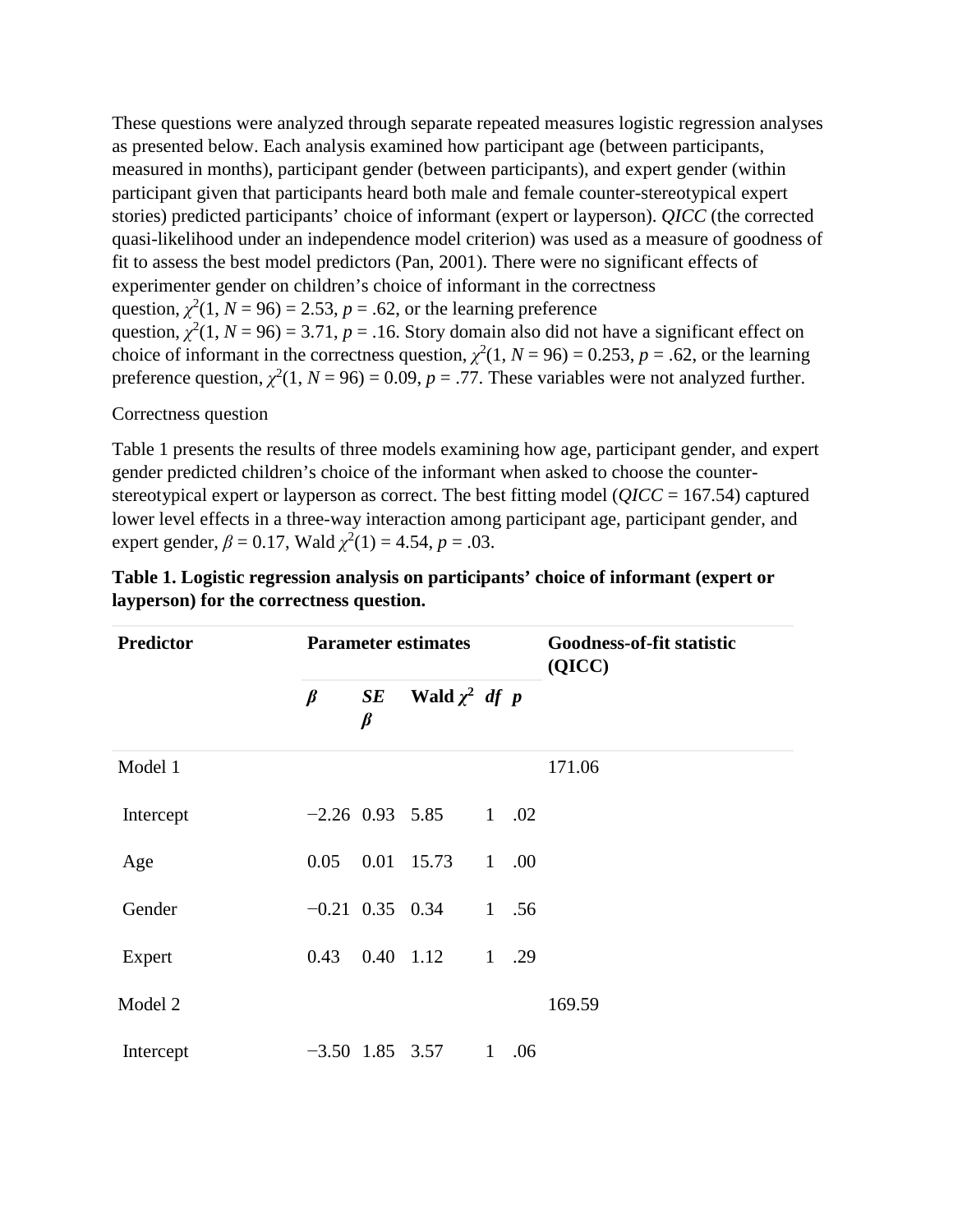| <b>Predictor</b>                     |                   |               | <b>Parameter estimates</b> |              | Goodness-of-fit statistic<br>(QICC) |        |
|--------------------------------------|-------------------|---------------|----------------------------|--------------|-------------------------------------|--------|
|                                      | $\beta$           | SE<br>$\beta$ | Wald $\chi^2$ df p         |              |                                     |        |
| Age                                  | 0.08              |               | $0.03$ 9.18                | 1            | .00                                 |        |
| Gender                               | 0.91              | 1.99 0.21     |                            |              | 1 .65                               |        |
| Expert                               | 0.24 1.96 0.02    |               |                            |              | 1 .90                               |        |
| Age * Expert                         |                   |               | $-0.02$ 0.03 0.28          |              | 1 .59                               |        |
| Gender * Expert                      | 2.12 0.84 6.45    |               |                            | $\mathbf{1}$ | .01                                 |        |
| Age * Gender                         |                   |               | $-0.03$ 0.03 0.02          |              | 1.26                                |        |
| Model 3                              |                   |               |                            |              |                                     | 167.54 |
| Intercept                            |                   |               | $-9.99$ 3.88 6.64          |              | 1 .01                               |        |
| Age                                  | 0.19              |               | 0.06 8.78                  | $\mathbf{1}$ | .00                                 |        |
| Gender                               | 7.92              |               | 4.07 3.78                  | 1            | .05                                 |        |
| Expert                               | 8.16              |               | 4.34 3.54                  | 1            | .06                                 |        |
| Age * Expert                         | $-0.15$ 0.07 4.36 |               |                            | 1            | .04                                 |        |
| Gender * Expert                      | $-8.03$ 4.95 2.63 |               |                            |              | $1$ .11                             |        |
| Age * Gender                         | $-0.15$ 0.07 5.13 |               |                            | 1            | .02                                 |        |
| Age * Gender * Expert 0.17 0.08 4.54 |                   |               |                            | 1            | .03                                 |        |

Follow-up chi-square analyses were conducted for each age group. First, we examined whether there were gender differences in the proportion of participants who chose male and female counter-stereotypical experts as correct. For 4- and 5-year-olds, there was no significant evidence that boys were more likely to choose the male expert as correct,  $\chi^2(1, N = 48) = 1.06$ ,  $p = .30$ , or that girls were more likely to choose the female expert as correct,  $\chi^2(1, N = 48) = 0.87$ ,  $p = .35$ . Furthermore, all choices of the counter-stereotypical expert were significantly greater than what would be expected by chance,  $t s(23) > 2.18$ ,  $p < .05$ , with the exception 4- and 5-year-old boys'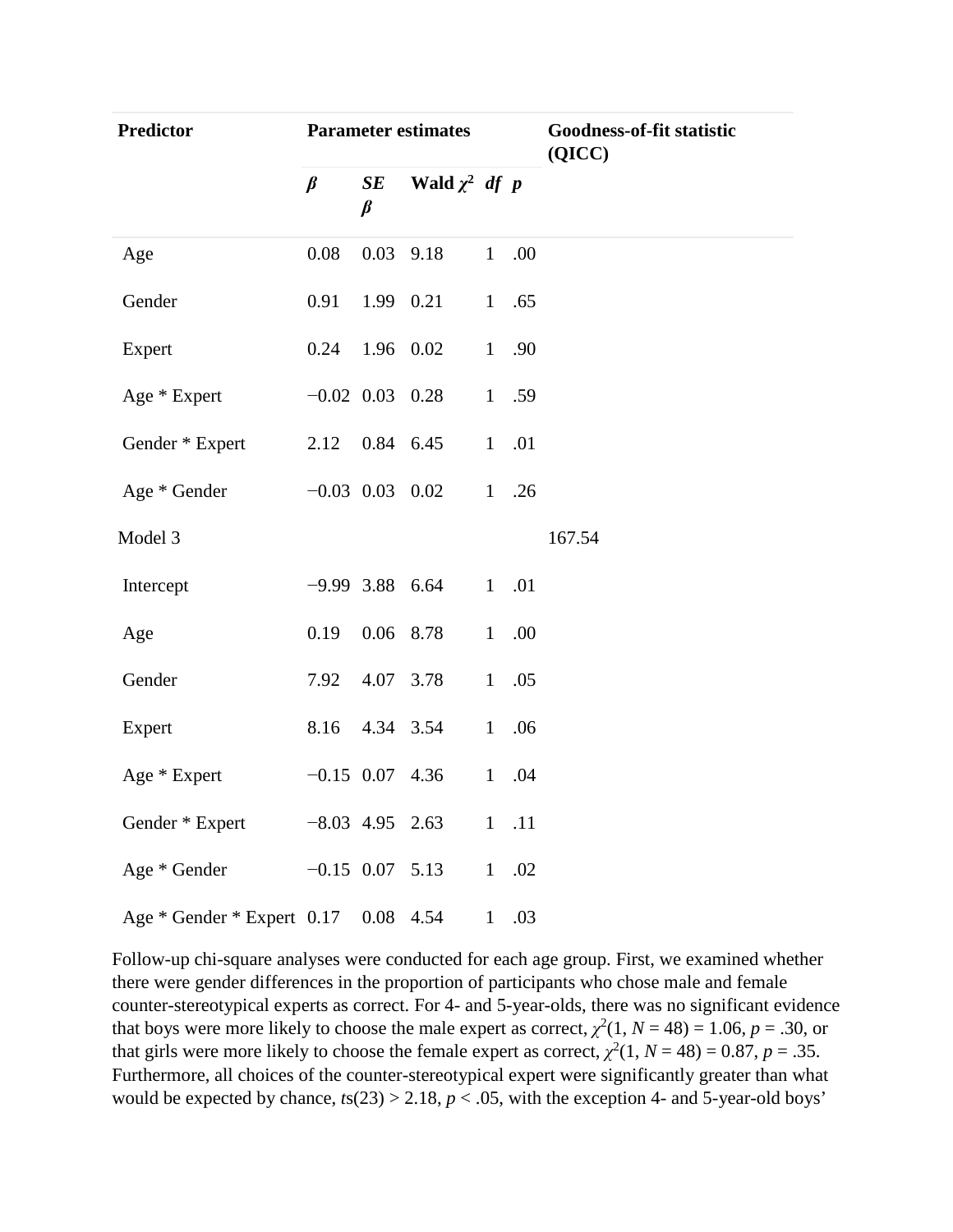selection of a female expert, which did not differ significantly from chance,  $t(23) = 1.24$ ,  $p = .23$ . For 6- to 8-year-olds, there were no gender differences in the likelihood of choosing a male counter-stereotypical expert as correct,  $\chi^2(1, N = 48) = 1.09$ ,  $p = .29$ , but girls were more likely than boys to choose a female counter-stereotypical expert as

correct,  $\chi^2(1, N = 48) = 5.58$ ,  $p = .02$ , which is reflected in girls' 100% acceptance of the female counter-stereotypical expert. For 6- to 8-year-olds, all ratings were significantly above chance, *, regardless of participant gender or expert gender.* 

Second, we analyzed whether participants of each gender preferred to select a same-gender counter-stereotypical expert as correct. For 4- and 5-year-olds, boys were not more likely to choose a male counter-stereotypical expert as compared with a female counter-stereotypical expert as correct, McNemar  $\chi^2(1, N = 24) = 1.46$ ,  $p = .23$ , and girls were not more likely to choose a female counter-stereotypical expert as compared with a male counter-stereotypical expert as correct, McNemar  $\chi^2(1, N = 24) = 0.00$ ,  $p = 1.00$ . For 6- to 8-year-olds, again there was no evidence of a preference for counter-stereotypical experts of the same gender in boys, McNemar  $\chi^2(1, N = 24) = 1.50$ ,  $p = .22$ , or in girls, McNemar  $\chi^2(1, N = 24) = 1.33$ ,  $p = .25$ (see Fig. 1).



*Fig. 1. Proportion of participants (and standard errors) who chose the counter-stereotypical expert as correct by participant gender, participant age group, and expert gender. Dashed line represents chance performance. Asterisk (\*) indicates bars significantly different from one another. Plus sign (+) indicates responses at chance level.*

Learning preference question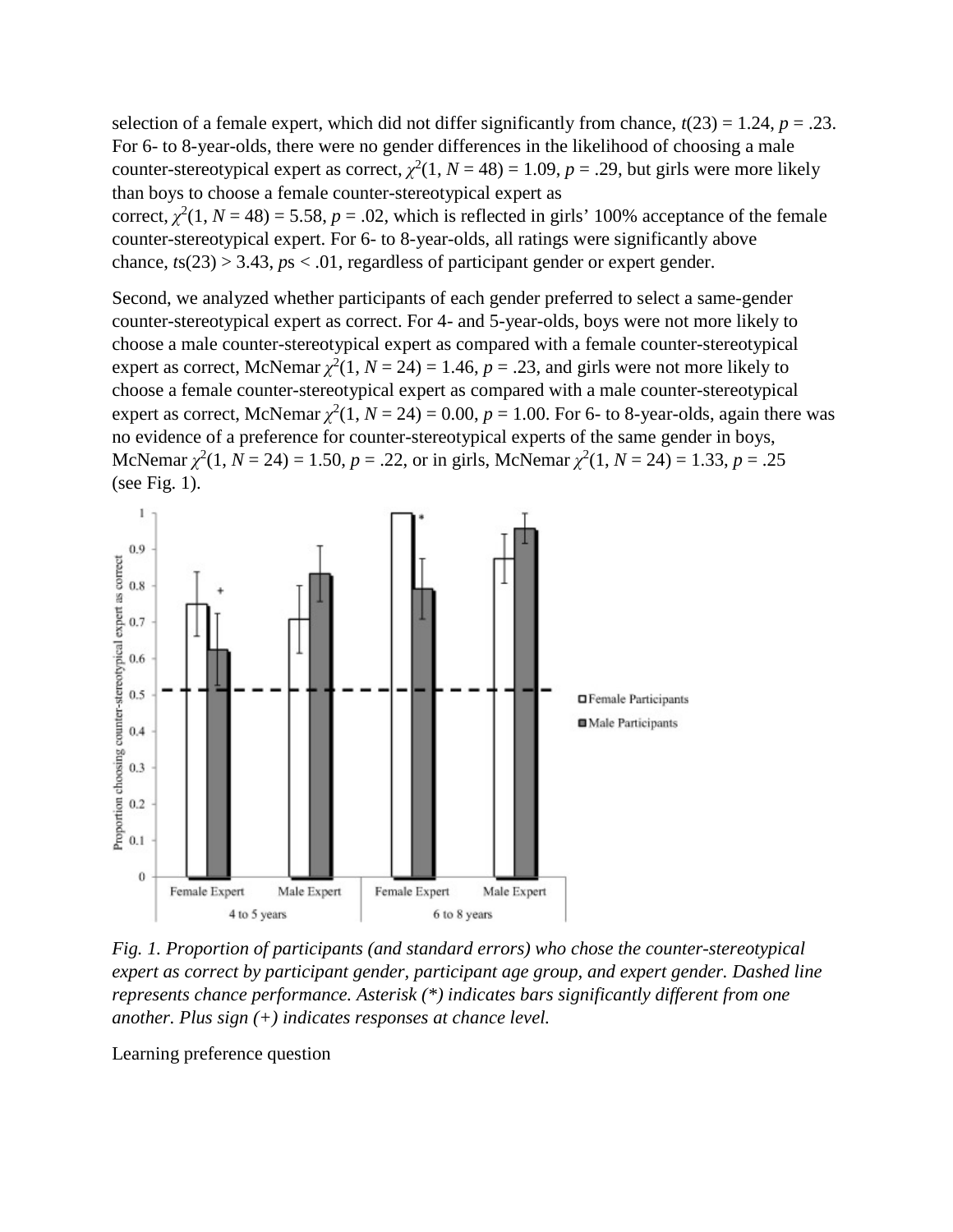Table 2 presents the results of three models examining how age, child gender, and expert gender predicted children's learning preference when asked to choose between the counter-stereotypical expert and layperson. The best fitting model (*QICC* = 137.85) included a significant interaction between participant gender and expert gender,  $\beta = 14.09$ , Wald  $\chi^2(1) = 4.99$ ,  $p = .03$ , and a marginally significant three-way interaction among participant age, participant gender, and expert gender,  $\beta = -0.17$ , Wald  $\chi^2(1) = 3.69$ ,  $p = .055$ .

| <b>Predictor</b> |                   |      | <b>Parameter estimates</b>          |              |         | Goodness-of-fit statistic (QICC) |  |  |  |
|------------------|-------------------|------|-------------------------------------|--------------|---------|----------------------------------|--|--|--|
|                  | $\beta$           |      | $\int \int \int$ Wald $\chi^2$ df p |              |         |                                  |  |  |  |
| Model 1          |                   |      |                                     |              |         | 145.37                           |  |  |  |
| Intercept        | $-1.34$ 1.19      |      | 1.28                                | 1            | .26     |                                  |  |  |  |
| Age              | 0.05              | 0.02 | 7.57                                | $\mathbf{1}$ | .01     |                                  |  |  |  |
| Gender           | $-0.06$ 0.41      |      | 0.02                                | $\mathbf{1}$ | .89     |                                  |  |  |  |
| Expert           | 0.09              | 0.46 | 0.05                                | $\mathbf{1}$ | .83     |                                  |  |  |  |
| Model 2          |                   |      |                                     |              |         | 141.22                           |  |  |  |
| Intercept        | $-2.97$ 4.56 0.43 |      |                                     |              | $1-.51$ |                                  |  |  |  |
| Age              | 0.09              | 0.08 | 1.16                                | 1            | .28     |                                  |  |  |  |
| Gender           | 1.42              | 3.83 | 0.14                                | $\mathbf{1}$ | .71     |                                  |  |  |  |
| Expert           | 0.20              | 3.66 | 0.03                                | $\mathbf{1}$ | .96     |                                  |  |  |  |
| Age * Expert     | $-0.03$ 0.04      |      | 0.16                                | $\mathbf{1}$ | .69     |                                  |  |  |  |
| Gender * Expert  | 2.94              | 1.31 | 4.99                                | $\mathbf{1}$ | .03     |                                  |  |  |  |
| Age * Gender     | $-0.04$ 0.07      |      | 0.44                                | $\mathbf{1}$ | .51     |                                  |  |  |  |
|                  |                   |      |                                     |              |         |                                  |  |  |  |

| Table 2. Logistic regression analysis on participants' choice of informant (expert or |  |
|---------------------------------------------------------------------------------------|--|
| layperson) for the learning preference question.                                      |  |

Model 3 137.85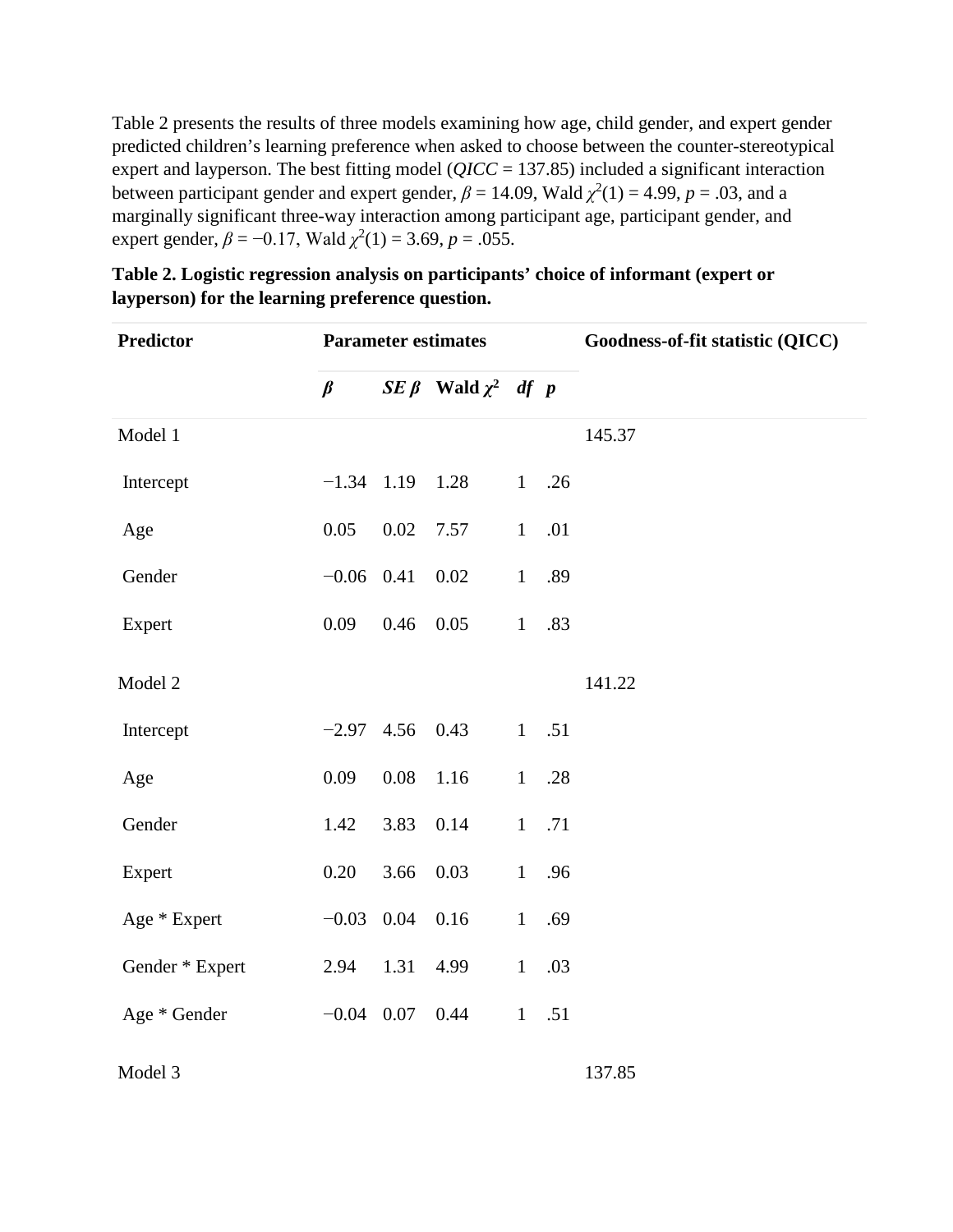| <b>Predictor</b>      |              |                   | <b>Parameter estimates</b>              |              |      | Goodness-of-fit statistic (QICC) |
|-----------------------|--------------|-------------------|-----------------------------------------|--------------|------|----------------------------------|
|                       | $\beta$      |                   | $\mathcal{S}E \beta$ Wald $\chi^2$ df p |              |      |                                  |
| Intercept             | 1.12         | 3.56              | 0.10                                    | $\mathbf{1}$ | .75  |                                  |
| Age                   | 0.02         | 0.05              | 0.19                                    | $\mathbf{1}$ | .67  |                                  |
| Gender                | $-4.09$ 3.99 |                   | 1.05                                    | $\mathbf{1}$ | .31  |                                  |
| Expert                |              | $-6.59$ 4.19 2.47 |                                         |              | 1.12 |                                  |
| Age * Expert          | 0.08         | 0.06              | 1.67                                    | $\mathbf{1}$ | .19  |                                  |
| Gender * Expert       |              | 14.09 6.30        | 4.99                                    | $\mathbf{1}$ | .03  |                                  |
| Age * Gender          | 0.04         | $0.06$ 0.49       |                                         | $\mathbf{1}$ | .48  |                                  |
| Age * Gender * Expert | $-0.17$ 0.09 |                   | 3.69                                    | $\mathbf{1}$ | .06  |                                  |

Follow-up chi-square analyses were again conducted for each age group. We first determined whether there were gender differences in the proportion of participants who preferred to learn from male and female counter-stereotypical experts. For 4- and 5-year-olds, boys were more likely than girls to prefer learning from a male expert,  $\chi^2(1, N = 48) = 6.70, p = .01$ , and girls were more likely than boys to prefer learning from a female expert,  $\chi^2(1, N = 48) = 5.78$ ,  $p = .02$ . Furthermore, preference to learn from a counter-stereotypical expert was only above chance when it was consistent with one's gender, with girls in this age group being significantly more likely than expected by chance to prefer learning from a female expert,  $t(23) = 7.23$ ,  $p < .001$ , but at chance when presented with a male expert,  $t(23) = 1.69$ ,  $p = .103$ . Boys were significantly more likely than expected by chance to prefer learning from a male expert,  $t(23) = 11.00$ ,  $p < .001$ , but at chance when presented with a female expert,  $t(23) = 1.24$ ,  $p = .228$ . In contrast, for 6- to 8-year-olds, no gender differences were found in the likelihood of preference for the counter-stereotypical expert for future learning regardless of whether the expert was male,  $\chi^2(1, N = 48) = 0.36, p = .55$ , or female,  $\chi^2(1, N = 48) = 0.00$ ,  $p = 1.00$ . Furthermore, all ratings of preference were significantly above chance, *t*s(23) > 7.22, *p*s < .001, regardless of participant gender or expert gender.

Second, we analyzed whether participants of each gender preferred to learn from a same-gender counter-stereotypical expert. Among 4- and 5-year-olds, boys were significantly more likely to prefer learning from a male counter-stereotypical expert than from a female expert,  $\chi^2(1, N = 24) = 4.90$ ,  $p = .02$ , and girls were marginally more likely to prefer learning from a female counter-stereotypical expert than from a male expert,  $\chi^2(1, N = 24) = 3.13$ ,  $p = .07$ . In contrast, 6- to 8-year-old boys, McNemar  $\chi^2(1, N = 24) = 0.00$ ,  $p = 1.00$ , and girls,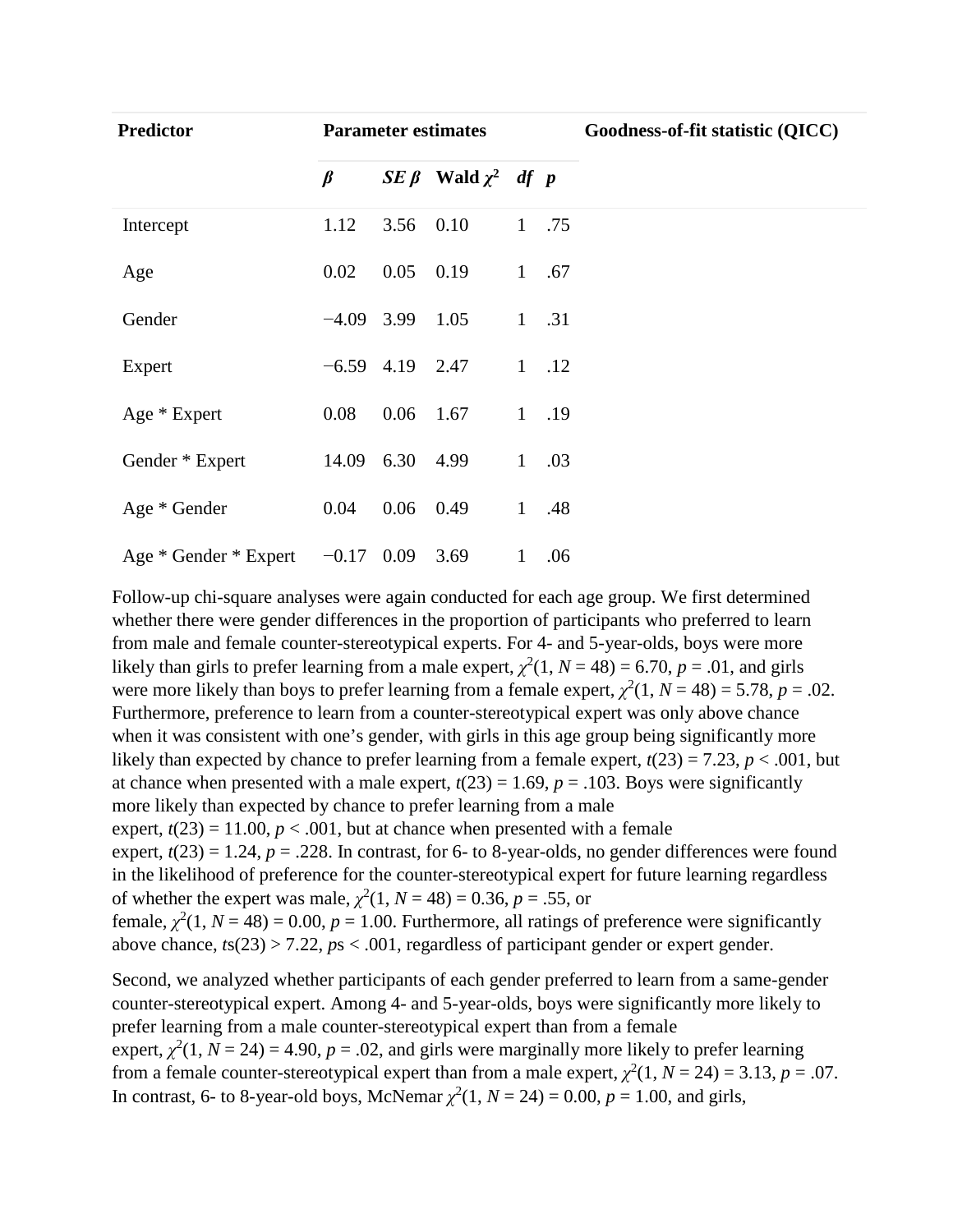McNemar  $\chi^2(1, N = 24) = 0.50$ ,  $p = 1.00$ , did not show a preference in learning from an expert of the same gender (see Fig. 2).



*Fig. 2. Proportion of participants (and standard errors) who reported a preference to learn from the counter-stereotypical expert by participant gender, participant age group, and expert gender. Dashed line represents chance performance. Asterisk (\*) indicates bars significantly different from one another. Plus sign (+) indicates responses at chance level.*

Consistency in responses

To examine differences in children's responses to question type (within-participant: correctness and learning preference), we conducted two repeated measures logistic regressions on children's choice of the female and male counter-stereotypical experts. We also included participant age (between participants in months) and participant gender (between participants) in the model to examine whether consistency across question type varied by age and gender. Main effects of age and participant gender are not further reported because they likely duplicate previous analyses indicating that selection of counter-stereotypical experts increases with age and that children prefer to select their own gender.

The first analysis examined children's selection of the *female* counter-stereotypical expert (coded as 1) over the *female* layperson (coded as 0). The main effects model (*QICC* = 157.02) suggested a marginal effect of question type, Wald  $\chi^2(1) = 3.52$ ,  $p = .06$ ; however, follow-up analyses did not provide evidence for inconsistency across the correctness question (with 79.17% selecting the female counter-stereotypical expert) and the learning preference question (with 86.46% selecting the female counter-stereotypical expert), McNemar  $\chi^2(1, N = 96) = 1.89$ ,  $p = .17$ .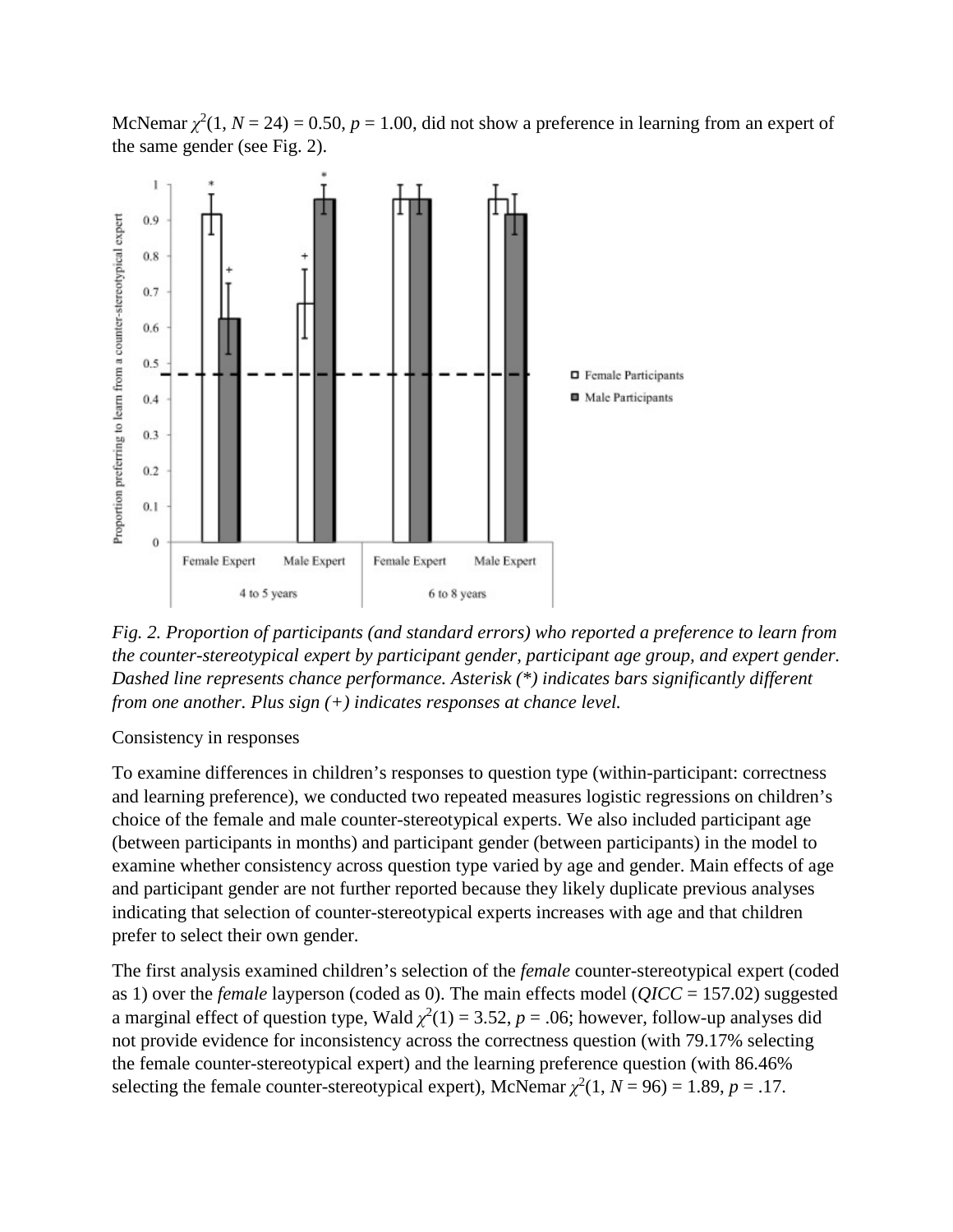Further supporting consistency in responses, correctness selection was significantly correlated to learning preference,  $r_{\phi}(96) = .32$ ,  $p = .002$ . Models including two-way interactions  $(QICC = 161.83)$  and three-way interactions  $(QICC = 164.41)$  did not better fit the data, suggesting that children were consistent in their choice across correctness and accuracy when presented with a female counter-stereotypical expert, and these consistencies did not vary by age or gender.

Similar analyses regarding children's selection of the *male* counter-stereotypical expert (coded as 1) over the *male* layperson (coded as 0) produced similar findings. The main effects model best fit the data ( $\text{OICC} = 144.85$ ); however, there was no evidence that children's answers across the correctness and preference questions were inconsistent, Wald  $\chi^2(1) = 0.84$ ,  $p = .36$ , and correctness selection was significantly correlated with learning preference,  $r_{\Phi}(96) = .53$ ,  $p = .002$ . Because the two-way ( $QICC = 149.05$ ) and three-way (*QICC* = 146.37) interactions were worse fits to the data, this also suggests that consistency in responses did not vary by age or gender.

Liking of the counter-stereotypical expert and layperson

Participants were asked to rate how much they liked each counter-stereotypical expert character on a 5-point Likert scale. Table 3 displays the mean ratings by participant gender and expert gender for both gender counter-stereotypical stories and the stereotypical comparison condition.

| <b>CS Story A</b>     |                              |                                              | <b>CS Story B</b> |               | <b>Comparison A</b>          |           | <b>Comparison B</b> |                                   |
|-----------------------|------------------------------|----------------------------------------------|-------------------|---------------|------------------------------|-----------|---------------------|-----------------------------------|
| Participant<br>gender | <b>Female Male</b><br>expert | <b>Male</b><br>layperson<br>expert layperson |                   | <b>Female</b> | <b>Female Male</b><br>expert | layperson | <b>Male</b>         | <b>Female</b><br>expert layperson |
| Female                | 4.43                         | 3.54                                         | 3.95              | 4.18          | 4.71                         | 3.71      | 3.92                | 4.00                              |
|                       | (1.08)                       | (1.39)                                       | (1.39)            | (1.10)        | (0.90)                       | (1.41)    | (1.29)              | (1.30)                            |
| Male                  | 4.06                         | 3.93                                         | 4.54              | 3.45          | 4.17                         | 3.91      | 4.78                | 3.56                              |
|                       | (1.11)                       | (1.35)                                       | (0.96)            | (1.44)        | (1.30)                       | (1.41)    | (0.85)              | (1.19)                            |

**Table 3. Mean liking scores (and standard deviations) for expert and layperson characters by story type, character gender, and participant gender.**

*Note.* CS Story: counter-stereotypical story (within participant); Comparison: comparison stories (between participants).

To examine liking of the gender counter-stereotypical experts, a mixed ANOVA was conducted with participant age (4- and 5-year-olds vs. 6- to 8-year-olds), participant gender (male vs. female), and experimenter gender (male vs. female) as between-participants factors and expert gender (male vs. female) as a within-participant factor. There was a significant participant gender by expert gender interaction,  $F(1, 88) = 10.93$ ,  $p = .01$ ,  $\eta_p^2 = .11$ . There was no significant gender difference in the liking of a counter-stereotypical female expert  $(p > .10)$ , but boys reported significantly greater liking of a counter-stereotypical male expert ( $p = .019$ ). Within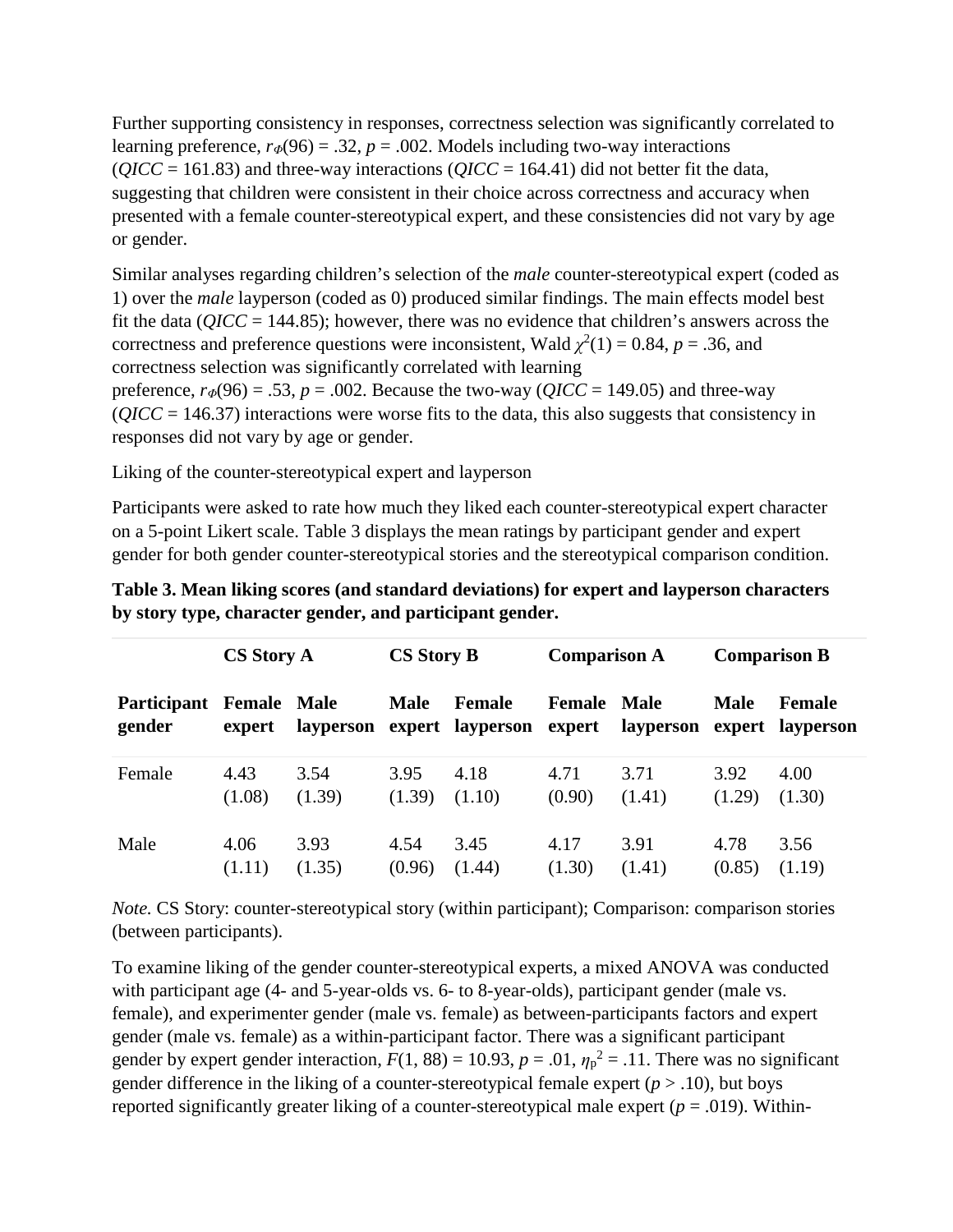gender comparisons indicated that girls reported greater liking of a counter-stereotypical female expert than a counter-stereotypical male expert  $(p = .024)$ , whereas boys reported greater liking of a counter-stereotypical male expert than a counter-stereotypical female expert  $(p = .024)$ . Despite these differences, liking ratings were quite high for both male and female counterstereotypical experts. Thus, we did not examine these ratings as a predictor of children's correctness and learning preference choices due to the restricted range of scores.

There was also a significant expert gender by experimenter gender interaction,  $F(1, 88) = 5.97$   $p = .02$ ,  $\eta_p^2 = .06$ . In the presence of a female experimenter, girls reported greater liking than boys of the female expert,  $F(1, 88) = 5.03$   $p = .03$ . There was no significant rating difference between boys and girls in the presence of a male experimenter  $(p > .10)$ . No other effects emerged as significant  $(p_s > .10)$ .

Next, we conducted the same analysis to assess liking of the layperson characters, and results again revealed a participant gender by expert gender interaction, *F*(1,  $88$ ) = 11.18,  $p = .001$ ,  $\eta_p^2 = .11$ . Girls reported significantly greater liking than boys of a female layperson ( $p = .007$ ), whereas there was no significant gender difference in the liking of a male layperson  $(p > .10)$ . Girls reported liking a female layperson significantly more than a male layperson  $(p = .01)$  and boys reported liking a male layperson significantly more than a female layperson ( $p = .054$ ). There was also a significant layperson gender by experimenter gender

interaction,  $F(1, 88) = 9.58$ ,  $p = .003$ ,  $\eta_p^2 = .098$ . Once again, in the presence of a female experimenter, girls reported greater liking than boys of the female

layperson,  $F(1, 88) = 14.90$ ,  $p < .001$ . There was no significant rating difference between boys and girls in the presence of a male experimenter  $(p > 0.10)$ . No other effects emerged as significant ( $ps > .10$ ).

Next, we used paired sample *t*-tests to assess whether participants reported greater liking of same-gender counter-stereotypical experts as compared with stereotypical experts from the comparison stories (e.g., preference for a girl with expertise in football vs. a girl with expertise in sewing). For both male and female participants, there were no significant differences in liking of counter-stereotypical versus stereotypical experts irrespective of expert gender (all *p*s > .10).

Finally, we examined the relation among liking, correctness choice, and learning preference choice with correlational analyses. None of these emerged as significant (*p*s > .09).

#### **Discussion**

We examined whether children's expectations about gender normative knowledge would interfere with their acceptance of information from an expert in a gender counter-stereotypical domain. After hearing conflicting information from a gender counter-stereotypical expert and a layperson of the other gender, participants were asked who they thought was correct, which informant they would prefer to learn from in the future, and how much they liked each informant. Broadly, this study builds on previous research by examining the acceptance of gender counter-stereotypical expertise during a developmental period in which children have an emergent understanding of expertise and conflicting perceptions about the violation of gender norms.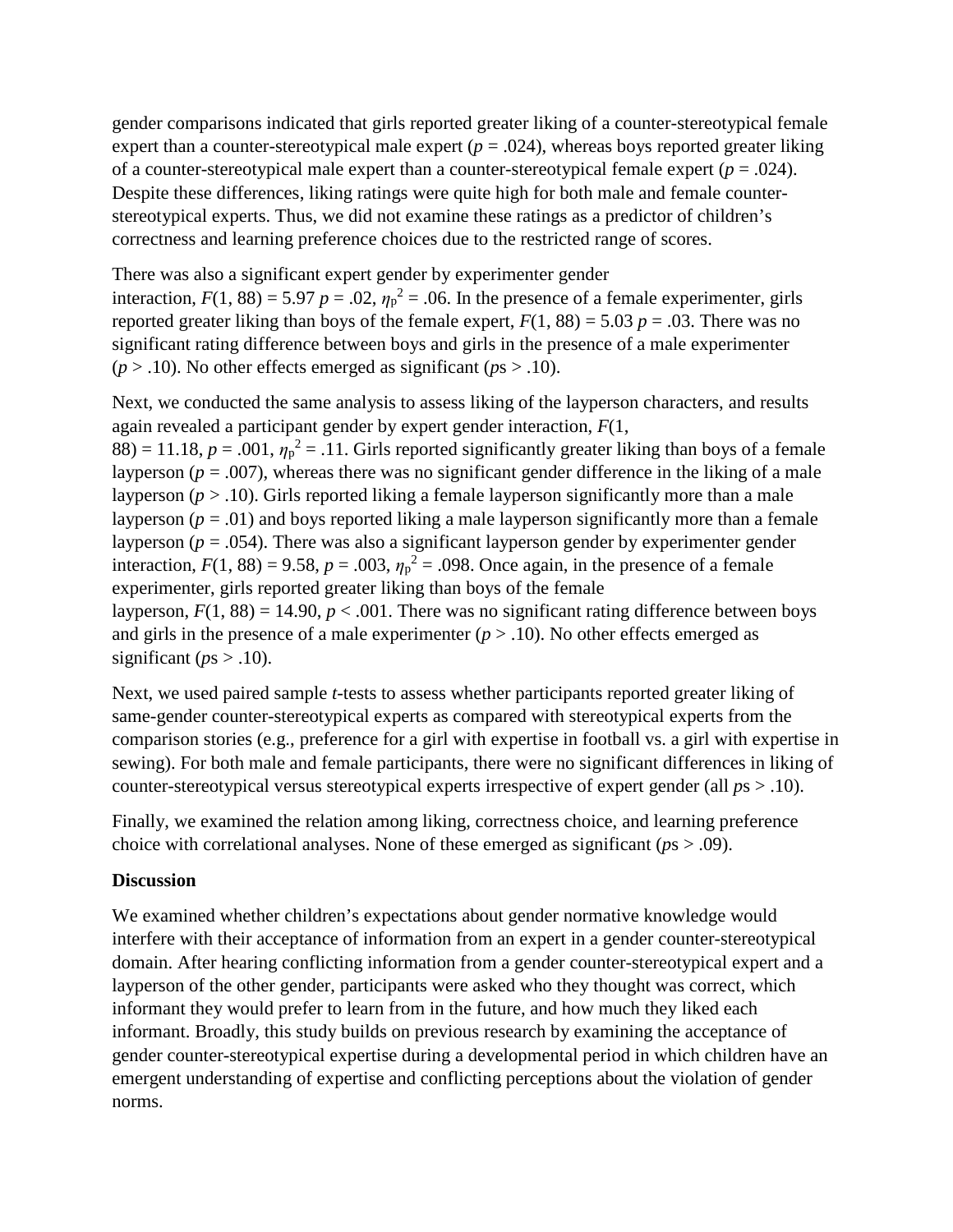The comparison story about a gender stereotypical expert provides a starting point for interpreting the results. It is clear from performance on this story that children did not have difficulty in identifying an expert as correct or in choosing to learn from an expert when the expert did not transgress gender norms. Thus, reluctance to accept information from a counterstereotypical expert cannot be attributed readily to a comprehension issue concerning expertise or a lack of willingness to accept information from a same-age peer who is described as highly knowledgeable.

Overall, responses to the correctness question support previous findings that expertise is a powerful learning cue (e.g., Lutz & Keil, 2002). Across the majority of conditions, participants judged the counter-stereotypical expert, rather than the layperson of the other gender, as correct more often than expected by chance. This is consistent with findings that 3- to 5-year-olds prioritize expertise over gender stereotypes when deciding which people know more about skills associated with a particular occupation (Shenouda & Danovitch, 2013) and that 4- to 7-year-olds take into account reliability rather than gender when learning new object objects (Taylor, 2013).

Notably, there were differences in correctness selections depending on participant age as well as gender of the participant and expert characters. As expected, older children were more likely than younger children to report that the gender counter-stereotypical expert was correct. Although 3- and 4-year-olds have a fairly sophisticated understanding of the concept of expertise (e.g., Koenig & Jaswal, 2011), there are some limits to this understanding in a gender-laden context, which is to be expected given age-related increases in gender norm flexibility. Indeed, younger children are significantly less likely than older children to report that gender norm transgressions are possible (Blakemore, 2003; Conry-Murray & Turiel, 2012). Limitations in this age group have also been noted more generally. For example, despite improvements in the recognition of expertise over the preschool years, 4- and 5-year-olds prioritize benevolence over expertise when crediting informants with knowledge (Landrum et al., 2013) and prefer informants who make positive attributions irrespective of accuracy (Boseovski, 2012).

Boys' performance on the correctness question was particularly striking. Younger boys selected a male counter-stereotypical expert systematically as correct but were at chance-level performance for a female counter-stereotypical expert. Although older boys showed greater than chance performance for both male and female counter-stereotypical experts, they were still less likely than same-age girls to judge a female counter-stereotypical expert as correct. These findings are consistent with reports that boys are less willing than girls to acknowledge that it is possible for females to engage in traditionally male-dominated activities such as football (Blakemore, 2003). This response pattern is surprising given that the majority of children's teachers in both preschool and elementary schools are female. Young boys are accustomed to learning from females, and teacher gender is not associated with differences in academic motivation or achievement (Carrington et al., 2007; Spilt, Koomen, & Jak, 2012), even for domains associated with male stereotypes such as math and science (Marsh, Martin, & Cheng, 2008).

Perhaps boys were less responsive to the expertise information because the expert was a sameage peer and did not evoke the schema of a knowledgeable female teacher. It is also possible that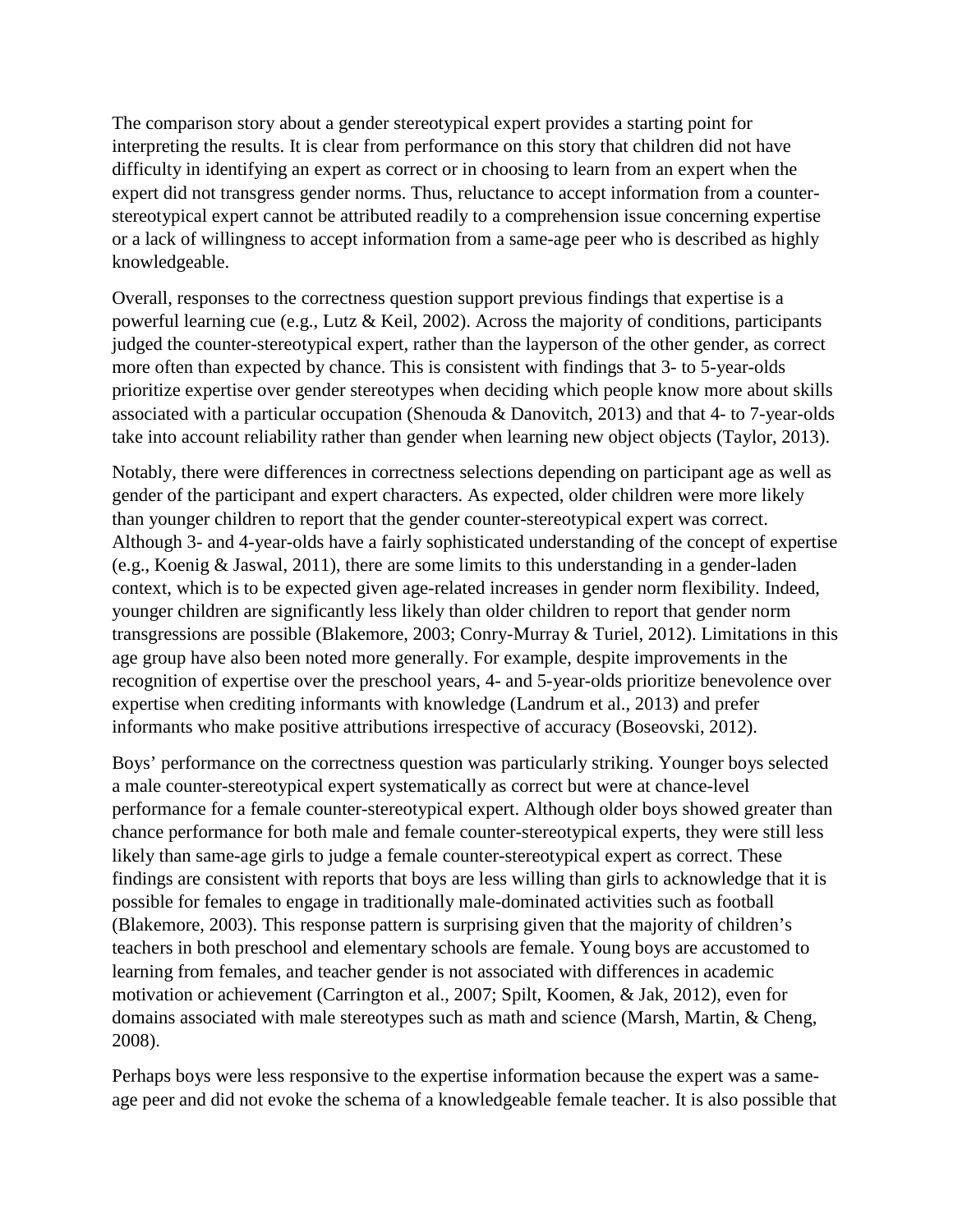the chosen counter-stereotypical domains of football and construction were perceived as relatively unlikely or inappropriate modes of expertise for females due to the athletic content. By middle school, boys report that they discourage girls from being physically active due to either perceptions of girls' incompetence or their own insecurity about being outperformed (Vu, Murrie, Gonzalez, & Jobe, 2006; see also Blakemore, 2003). Essentialist beliefs about gender may play a role in such notions (e.g., Bigler & Liben, 2006).

In addition to assessing perceptions of correctness, we asked participants which informant they would prefer to learn from in the future. We wanted to know whether children would respond differently to this question because active decision making might motivate greater reflection about expertise or because children might assume that a decision to learn from a person implies future hypothetical contact with that person and, therefore, evokes gender-related trust issues (in contrast to making a judgment about correctness in the moment). Overall, however, responses on the learning preference and correctness questions were largely consistent in both age groups.

Although the findings must be interpreted cautiously because they involve between-story comparisons, older children indicated a preference to learn from the gender counter-stereotypical expert irrespective of gender. Here, older boys did not show bias against counter-stereotypical females, perhaps due to greater reflection or because they were not required to recognize a negative characteristic (i.e., lack of knowledge) about the male layperson in choosing the female expert. Younger children as a group preferred to learn from the same-gender expert, with boys favoring a male expert over a female expert and girls favoring a female expert over a male expert. Indeed, performance was greater than chance only for same-gender experts. For these children, it is clear that among knowledgeable informants, priority is given to a same-gender peer (see Taylor, 2013). This is consistent with the strong in-group gender bias shown in previous research (e.g., Shutts et al., 2010). Although speculative, these children might have held greater trust in a same-gender peer and/or discomfort with the idea of learning directly from a peer of the other gender.

To examine participants' impressions of gender counter-stereotypical characters and whether these impressions were associated with recognition of expertise, we asked participants to rate their liking of informants. Contrary to expectations, and in contrast to previous research (Blakemore, 2003), there was little evidence of dislike based on gender counter-stereotypical interests. Across ages, mean ratings ranged from neutral to highly positive, and children's liking of the gender counter-stereotypical characters did not differ significantly from their liking of gender stereotypical characters in the comparison stories. Furthermore, performance on the gender counter-stereotypical liking question was not significantly correlated with the correctness and learning preference questions, perhaps due to limited variability in the mean liking ratings.

These relatively high liking ratings are somewhat surprising given documented biases against children with counter-stereotypical interests. However, it has also been established that children in this age range tend to make positive attributions about unknown others (e.g., Boseovski, 2010). In addition, inclusion of information that can be interpreted as positive (i.e., knowledge; see Landrum et al., 2013) may account for our positive liking ratings, in contrast to studies in which such information was not offered. Indeed, when children are presented with gender norm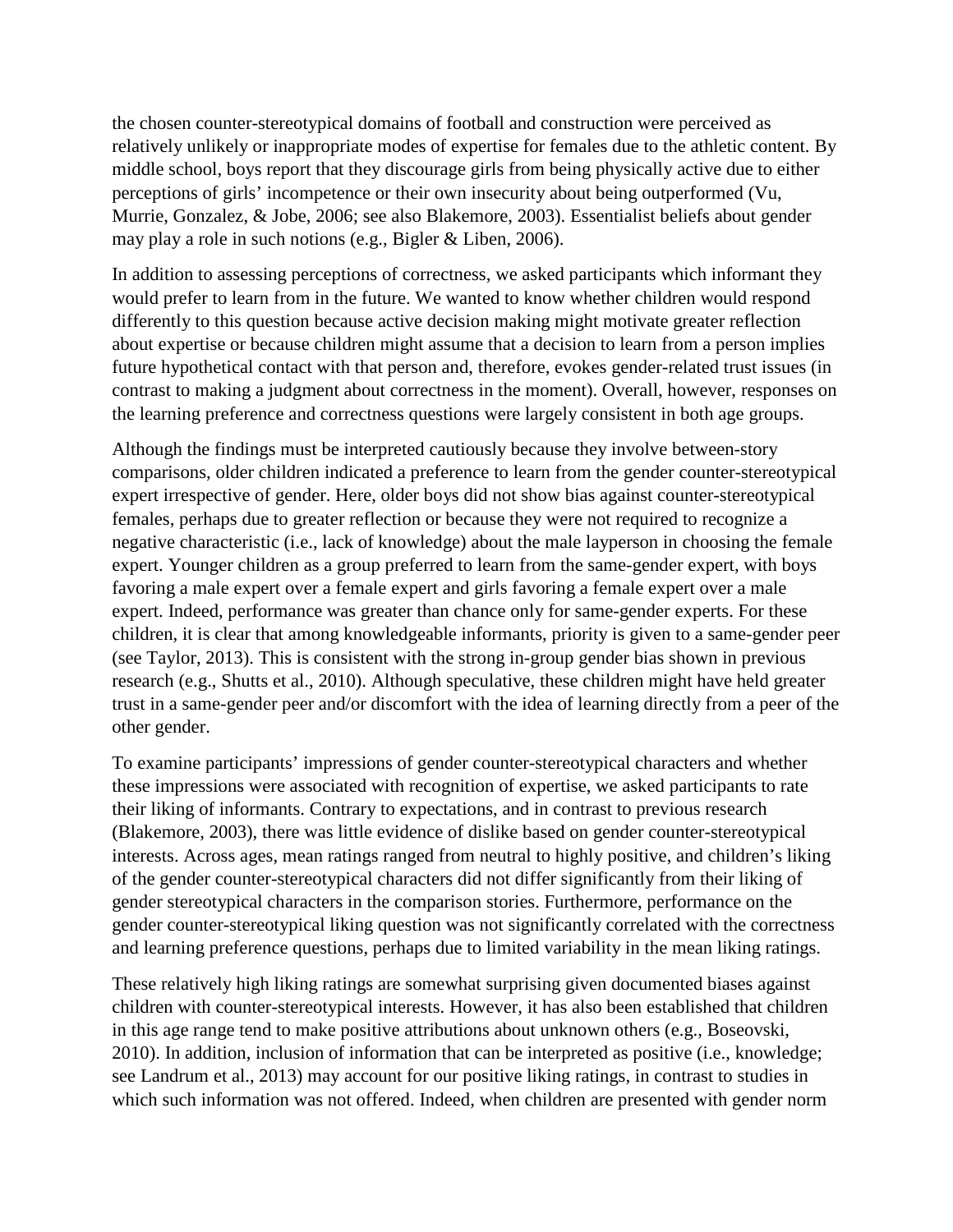transgressions, they are typically given information about the transgression (e.g., a boy who plays with Barbie) but not other characteristics of the target individual.

Although liking ratings were high across conditions, girls and boys in both age groups generally favored their own gender over the other gender for both experts and laypersons, consistent with previous findings (e.g., Powlishta, 1995). Interestingly, there was evidence that boys were susceptible to experimenter influence when making these liking evaluations, as they reported lower ratings than girls for both counter-stereotypical and stereotypical girl characters in the presence of a female experimenter. Inspection of the means indicated that this was driven by lower ratings of girls by these boys in the presence of a male experimenter rather than by higher ratings by girls in the presence of a female experimenter. Thus, in the presence of a female experimenter, there may be self-presentational tendencies in boys to exaggerate their liking of girls.

Boys' greater liking than girls of the counter-stereotypical male expert was contrary to expectations and inconsistent with findings that boys respond less favorably than girls to deviations from gender norms (Blakemore, 2003). For girls, the fact that this character was male *and* deviated from the norms might have been particularly unappealing. In contrast, for boys, perhaps same-gender identification, along with the positive attribute of expertise (see Landrum et al., 2013) was more salient than the counter-stereotypical nature of the expertise.

Girls' greater liking than boys of the female layperson is to be expected given the tendency to want to affiliate with females; however, this difference did not extend to the counterstereotypical female expert. This character was liked highly by both boys and girls. Although speculative, this finding is again consistent with the notion that participants value expertise irrespective of whether it is counter-stereotypical. Finally, it is clear that liking ratings did not affect older children's choices for correctness and learning preference (i.e., they tended to choose the expert irrespective of gender). Thus, by middle childhood, children are capable of differentiating between expertise and personal preference in this context.

In summary, these findings indicate that with increasing age, children are willing to accept expertise information that conflicts with gender stereotypical norms. Although both younger and older children tended to choose the expert as correct, developmental differences emerged in learning preferences. Younger children preferred to learn from same-gender experts, whereas older children did not differentiate their choice based on gender. For both age groups, there was considerable correspondence overall between correctness choices and learning preference. In contrast, liking was not associated with either measure. Liking ratings were neutral to positive irrespective of informant type, although participants of both age groups reported greater liking of same-gender informants. The finding that participants viewed gender counter-stereotypical experts relatively positively was unexpected and may reflect the appreciation of knowledge as a desirable trait. Finally, this study revealed some reluctance on the part of boys to choose a female counter-stereotypical expert as correct. Younger boys exhibited chance responding in this case. Older boys systematically chose this expert as correct, but were still less likely to do so than same-age girls.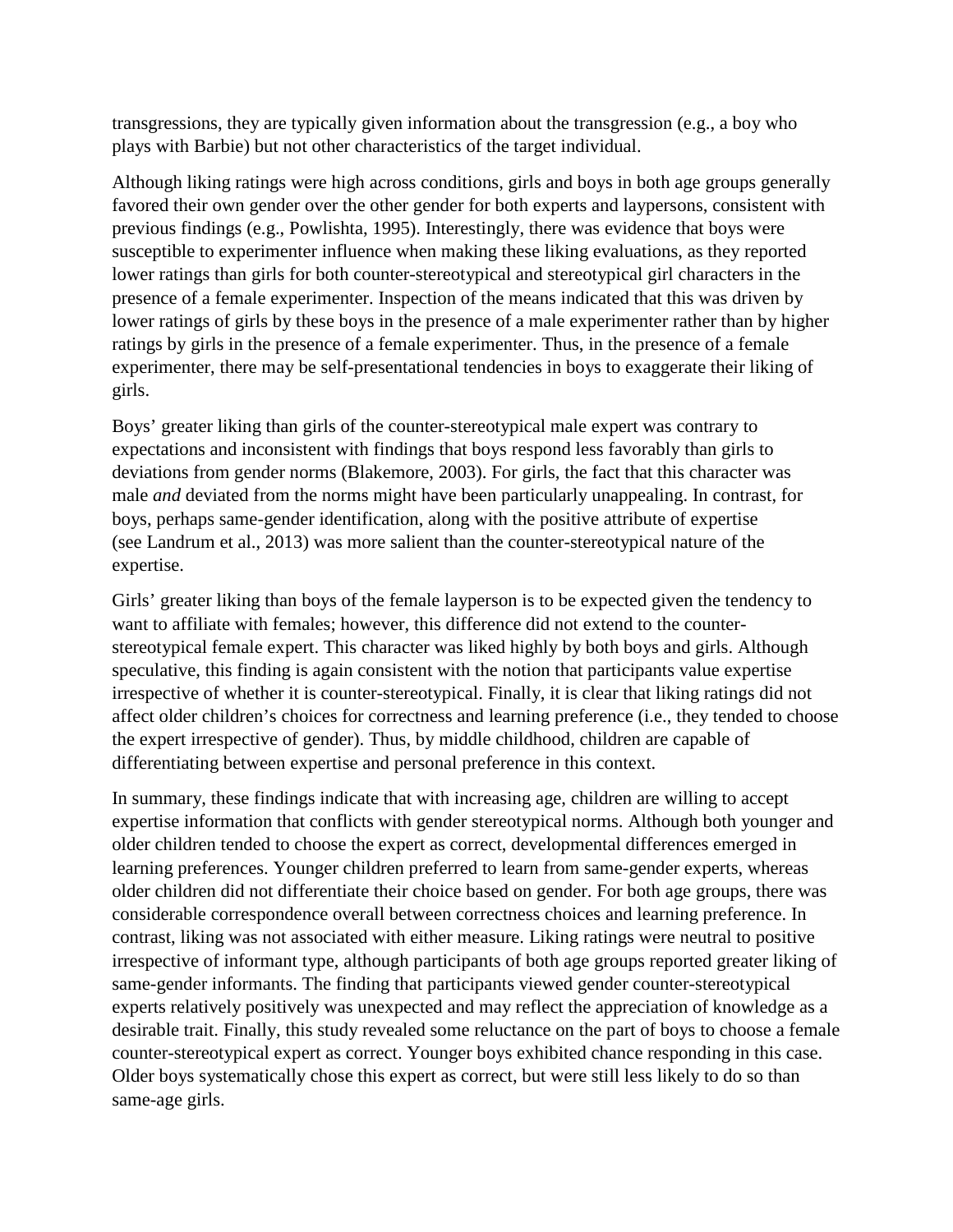Based on these findings, there are several potential directions for future research. Among them, it is important to address the limitations of this study. First, it is unknown whether these results would generalize to other gender counter-stereotypical domains of expertise. These story domains were chosen because they were associated with either boys or girls and unexpected for a person of the other gender, based on previous research and pilot testing. However, gender norm transgressions can be viewed differently depending on the type of transgression (see Conry-Murray & Turiel, 2012). As noted above, it may be more difficult for children to accept transgressions that involve physical or athletic activity. In addition, appearance transgressions (e.g., boys with long hair) are evaluated more harshly as compared with career paths (e.g., boys becoming nurses; see Blakemore, 2003). Thus, it is possible that children would be less likely to accept the expertise of an individual who violates gender norms in an appearance-relevant domain (e.g., boys with knowledge about fashion).

Second, on a related note, the characters' appearance in this study conformed to gender stereotypical norms (e.g., girls had long hair and boys had short hair). This design feature may have resulted in greater willingness to accept information from informants with gender counterstereotypical interests, as well as greater liking of the characters. In future research, manipulation of physical appearance characteristics could provide information about age-related boundaries of acceptance of gender counter-stereotypical expertise. This may be particularly important given the importance of appearance in determining others' gender and establishing one's own identity during childhood (Halim et al., 2014).

Third, the current study focused on group-level data, but it is important to take an individual differences perspective to gain a nuanced understanding of the mechanisms that underlie variations in acceptance of gender counter-stereotypicality. For example, research by Mulvey, Rizzo, and Killen (2015) reveals that young children with better social–cognitive competencies, as assessed by false belief theory of mind understanding, are more likely to challenge group stereotypes that perpetuate gender norms. These skills may also be relevant to the acceptance of counter-stereotypical expertise. Another potential area of investigation concerns variation in social influences that affect children's own gender flexibility (Conry-Murray & Turiel, 2012). For example, maternal employment and fathers' attitudes about sex roles are associated with children's own ideas about gender labels and gender identity, respectively (Weinraub et al., 1984).

Fourth, and finally, this research has potential implications for how to educate children to be open toward peers with gender counter-stereotypical interests. Although we did not find evidence of discrimination against children who engage in gender counter-stereotypical behaviors, these biases surely exist (Blakemore, 2003; Carter & McCloskey, 1983). Given the developmental differences obtained here, it might be important to expose younger children to peers and/or adult role models in gender counter-stereotypical domains (e.g., male ballet instructors). Both younger and older boys may be particularly likely to benefit from this exposure. In addition to encouraging direct contact with peers or others who have atypical interests, it may be beneficial to highlight explicitly their positive characteristics (e.g., knowledge or other psychological qualities). Attention to multiple roles is associated with more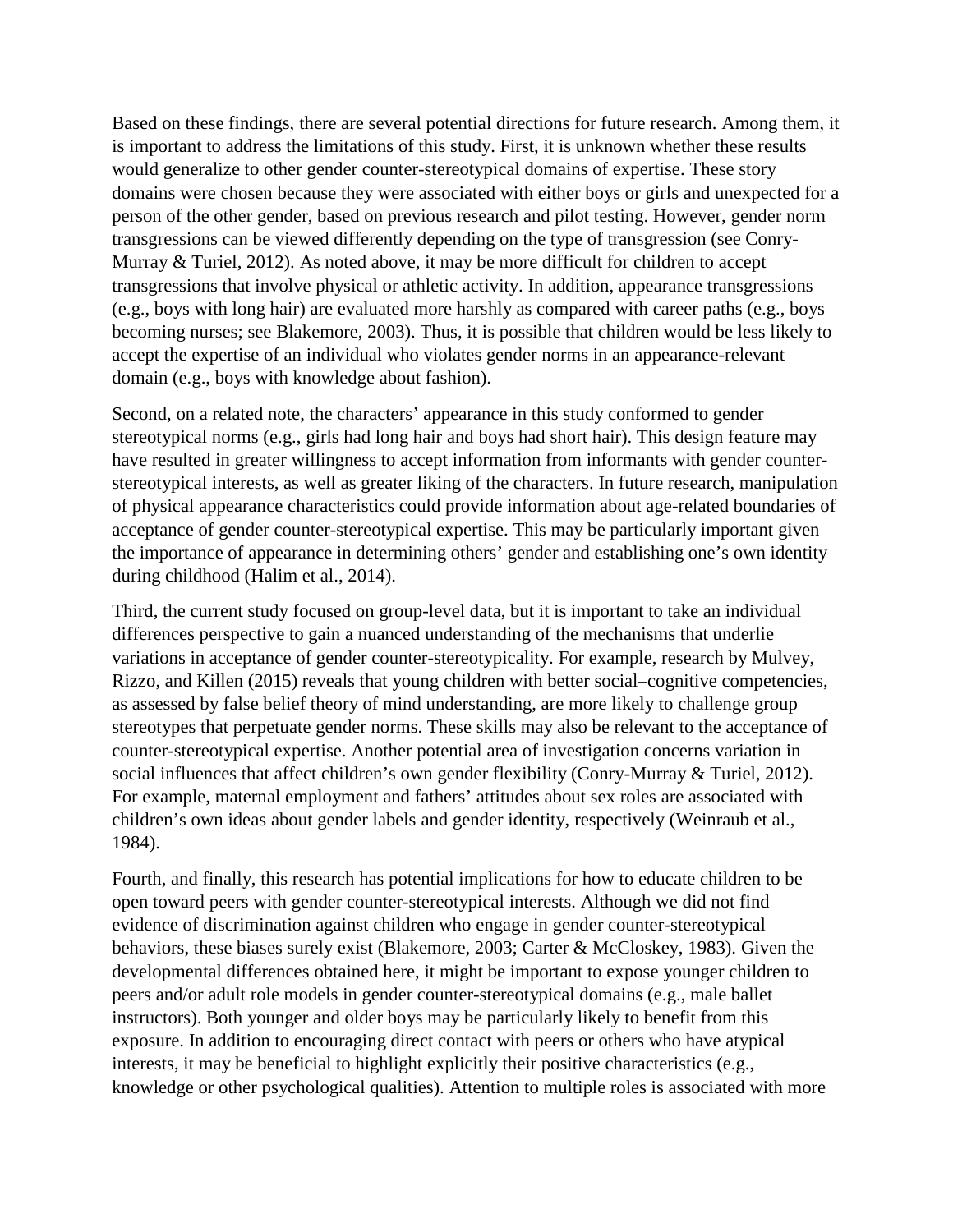egalitarian views (see Bigler & Liben, 1992) and may ultimately help to prevent or decrease the formation of negative attitudes concerning gender roles.

### **Acknowledgments**

This research was conducted in partial fulfillment of the Master of Arts degree awarded to C.H. The authors thank Aaron Frazier, Nicole Pocchiari, and Phillip Sheldon for assisting with data collection. We are also grateful to the parents, children, and teachers who made this research possible.

## **References**

Aboud, F. (1988). Children and prejudice. Cambridge, MA: Basil Blackwell.

Aguiar, N. R., Stoess, C. J., & Taylor, M. (2012). The development of children's ability to fill the gaps in their knowledge by consulting experts. Child Development, 83, 1368–1381.

Bigler, R. S., & Liben, L. S. (1992). Cognitive mechanisms in children's gender stereotyping: Theoretical and educational implications of a cognitive based intervention. Child Development, 63, 1351–1363.

Bigler, R. S., & Liben, L. S. (2006). A developmental intergroup theory of social stereotypes and prejudice. In R. V. Kail (Ed.). Advances in child development and behavior (Vol. 34, pp. 39–89). San Diego: Elsevier Academic Press.

Blakemore, J. E. O. (2003). Children's beliefs about violating gender norms: Boys shouldn't look like girls, and girls shouldn't act like boys. Sex Roles, 48, 411–419.

Boseovski, J. J. (2010). Evidence of ''rose-colored glasses": An examination of the positivity bias in young children's personality judgments. Child Development Perspectives, 4, 212–218.

Boseovski, J. J. (2012). Trust in testimony about strangers: Young children prefer reliable informants who make positive attributions. Journal of Experimental Child Psychology, 111, 543– 551.

Boseovski, J. J., & Thurman, S. L. (2014). Evaluating and approaching a strange animal: Children's trust in informant testimony. Child Development, 85, 824–834.

Carrington, B., Francis, B., Hutchings, M., Skelton, C., Read, B., & Hall, I. (2007). Does the gender of the teacher really matter?

Seven- to eight-year-olds' accounts of their interactions with their teachers. Educational Studies, 33, 397–413.

Carter, D. B., & McCloskey, L. A. (1983). Peers and the maintenance of sex-typed behavior: The development of children's conceptions of cross-gender behavior in their peers. Social Cognition, 2, 294–314.

Conry-Murray, C., & Turiel, E. (2012). Jimmy's baby doll and Jenny's truck: Young children's reasoning about gender norms. Child Development, 83, 146–158.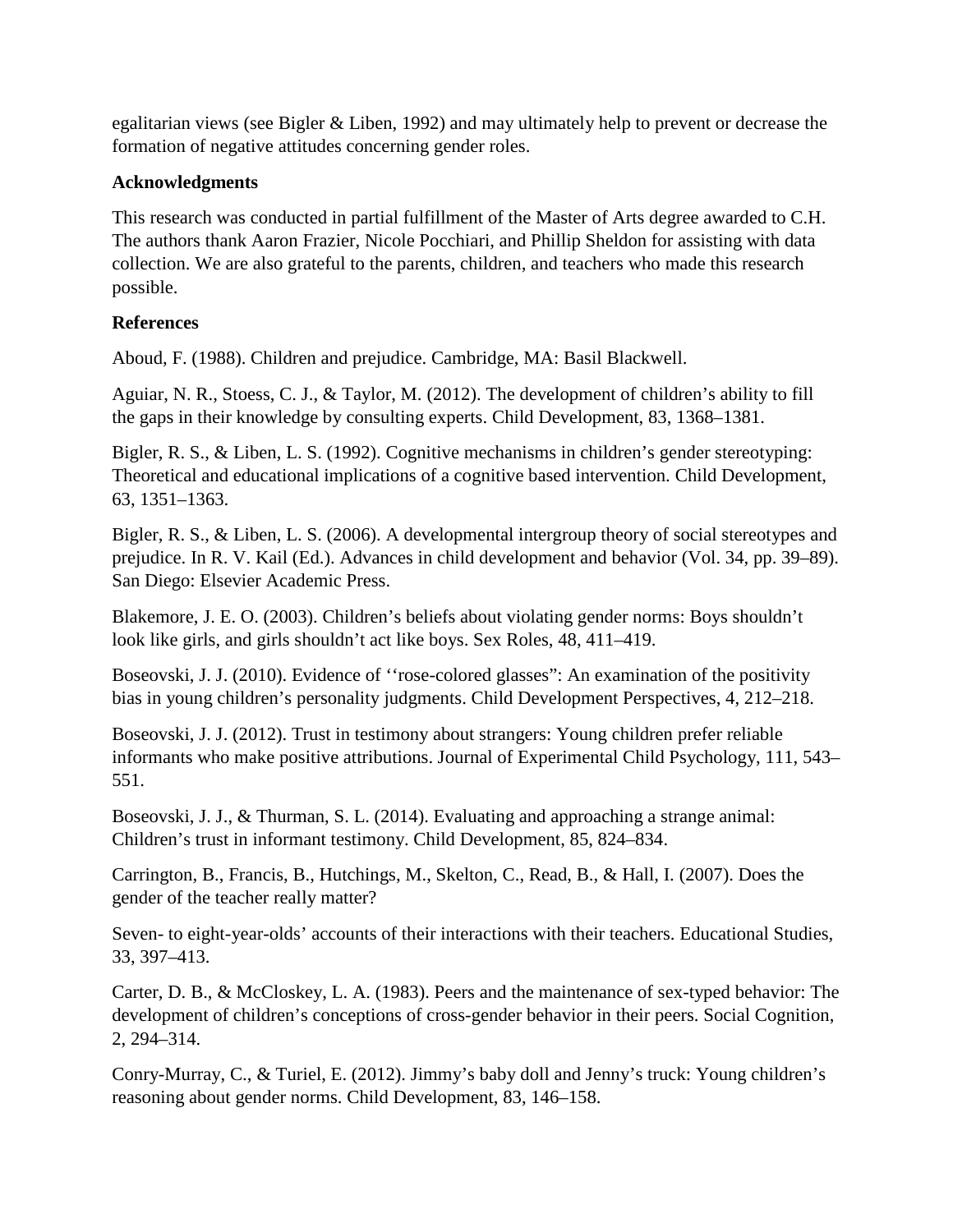Corriveau, K., & Harris, P. L. (2009). Choosing your informant: Weighing familiarity and recent accuracy. Developmental Science, 12, 426–437.

Corriveau, K., Harris, P. L., Meins, E., Fernyhough, C., Arnott, B., Elliott, L., ... de Rosnay, M. (2009). Young children's trust in their mother's claims: Longitudinal links with attachment security in infancy. Child Development, 80, 750–761.

Danovitch, J. H., & Keil, F. C. (2004). Should you ask a fisherman or a biologist? Developmental shifts in ways of clustering knowledge. Child Development, 75, 918–931.

Diesendruck, G., & HaLevi, H. (2006). The role of language, appearance, and culture in children's social category-based induction. Child Development, 77, 539–553.

Fink, E., Begeer, S., Peterson, C. C., Slaughter, V., & de Rosnay, M. (2015). Friendlessness and theory of mind: A prospective longitudinal study. British Journal of Developmental Psychology, 33, 1–17.

Halim, M. L., Ruble, D. N., Lurye, L. E., Greulich, F. K., Tamis-LeMonda, C. S., & Zosuls, K. M. (2014). Pink frilly dresses and the avoidance of all things ''girly": Children's appearance rigidity and cognitive theories of gender development. Developmental Psychology, 50, 1091– 1101.

Jaswal, V. K., & Neely, L. A. (2006). Adults don't always know best: Preschoolers use past reliability over age when learning new words. Psychological Science, 17, 757–758.

Killen, M. (2007). Children's social and moral reasoning about exclusion. Current Directions in Psychological Science, 16, 32–36.

Killen, M., & Stangor, C. (2001). Children's social reasoning about inclusion and exclusion in gender and race peer group contexts. Child Development, 72, 174–186.

Koenig, M. A., & Jaswal, V. K. (2011). Characterizing children's expectations about expertise and incompetence: Halo or pitchfork effects? Child Development, 82, 1634–1647.

Kuhn, D., Nash, S. C., & Brucken, L. (1978). Sex role concepts of two- and three-year-olds. Child Development, 49, 445–451.

Kushnir, T., Vredenburgh, C., & Schneider, L. A. (2013). ''Who can help me fix this toy?" The distinction between causal knowledge and word knowledge guides preschoolers' selective requests for information. Developmental Psychology, 49, 446–453.

Landrum, A. R., & Mills, C. M. (2015). Developing expectations regarding the boundaries of expertise. Cognition, 134, 215–231.

Landrum, A. R., Mills, C. M., & Johnston, A. M. (2013). When do children trust the expert? Benevolence information influences children's trust more than expertise. Developmental Science, 16, 622–638.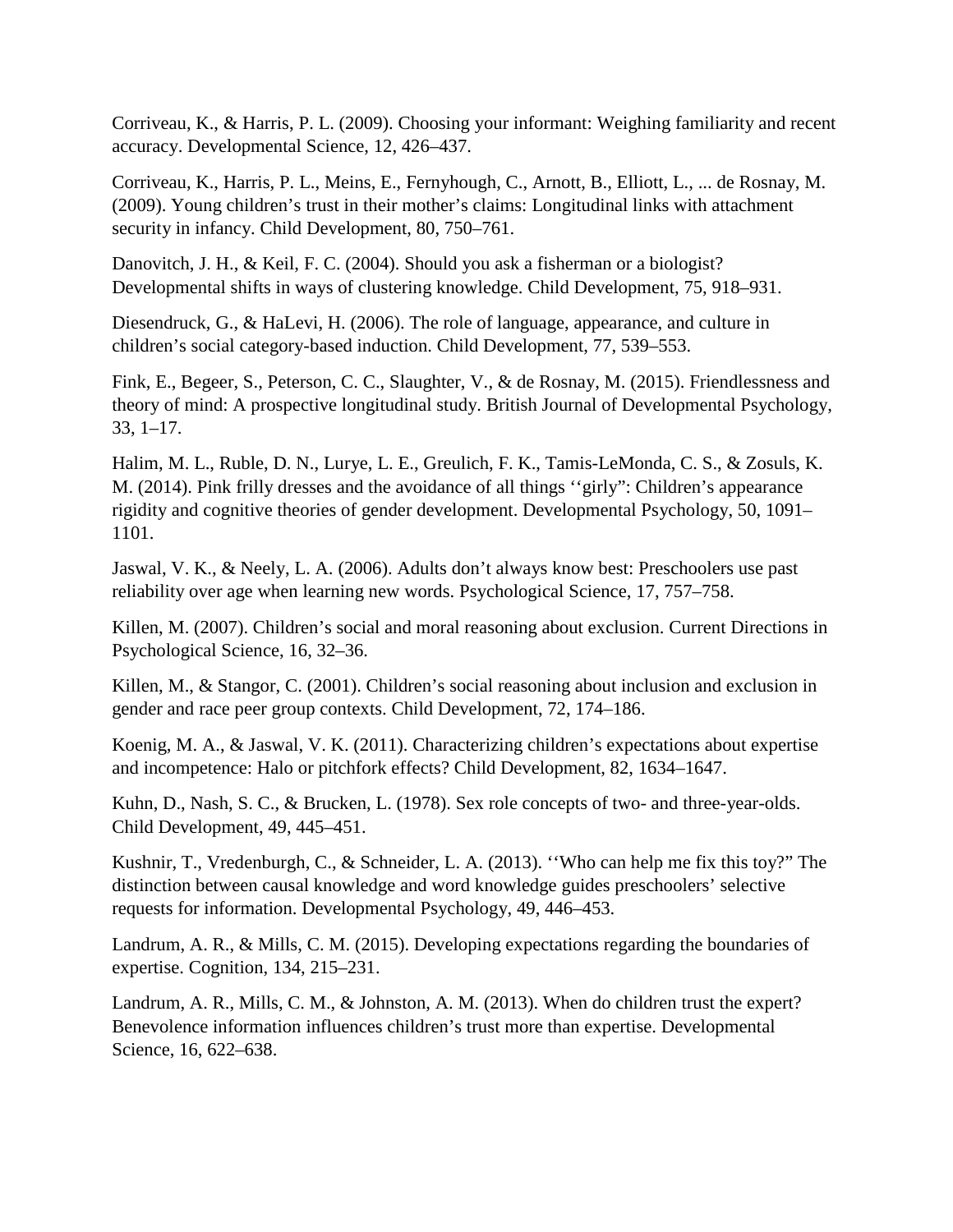Lane, J. D., Wellman, H. M., & Gelman, S. A. (2013). Informants' traits weigh heavily in young children's trust in testimony and in their epistemic inferences. Child Development, 84, 1253– 1268.

Levy, G. D., Taylor, M. G., & Gelman, S. A. (1995). Traditional and evaluative aspects of flexibility in gender roles, social conventions, moral rules, and physical laws. Child Development, 66, 515–531.

Lutz, D. J., & Keil, F. C. (2002). Early understanding of the division of cognitive labor. Child Development, 73, 1073–1084.

Ma, L., & Woolley, J. D. (2013). Young children's sensitivity to speaker gender when learning from others. Journal of Cognition and Development, 14, 100–119.

Maccoby, E. E., & Jacklin, C. N. (1987). Sex segregation in childhood. In H. W. Reese (Ed.). Advances in child development and behavior (Vol. 20, pp. 239–288). San Diego: Academic Press.

Marsh, H. W., Martin, A. J., & Cheng, J. S. (2008). A multilevel perspective on gender in classroom motivation and climate: Potential benefits of male teachers for boys? Journal of Educational Psychology, 100, 78–95.

Martin, C. L. (1989). Children's use of gender-related information in making social judgments. Developmental Psychology, 25, 80–88.

Martin, C. L., Wood, C. H., & Little, J. K. (1990). The development of gender stereotype components. Child Development, 61, 1891–1904.

Mulvey, K. L., & Killen, M. (2015). Challenging gender stereotypes: Resistance and exclusion. Child Development, 86, 681–694.

Mulvey, K. L., Rizzo, M. T., & Killen, M. (2015). Challenging gender stereotypes: Theory of mind and peer group dynamics. Developmental Science, 1–12. http://dx.doi.org/10.1111/desc.12345.

Pan, W. (2001). Akaike's information criterion in generalized estimating equations. Biometrics, 57, 120–125.

Powlishta, K. K. (1995). Gender bias in children's perception of personality traits. Sex Roles, 42, 271–282.

Reis, H. T., & Wright, S. (1982). Knowledge of sex-role stereotypes in children aged 3 to 5. Sex Roles, 8, 1049–1056.

Robinson, E. J., & Einav, S. (Eds.). (2014). Trust and skepticism: Children's selective learning from testimony. New York: Psychology Press.

Ruble, D. N., Martin, C. L., & Berenbaum, S. A. (2006). Handbook of child psychology, Vol. 3: Social, emotional, and personality development. In W. Damon, R. M. Lerner, & N. Eisenberg (Eds.), Handbook of child psychology (6th ed., pp. 858–932). Hoboken, NJ: John Wiley.